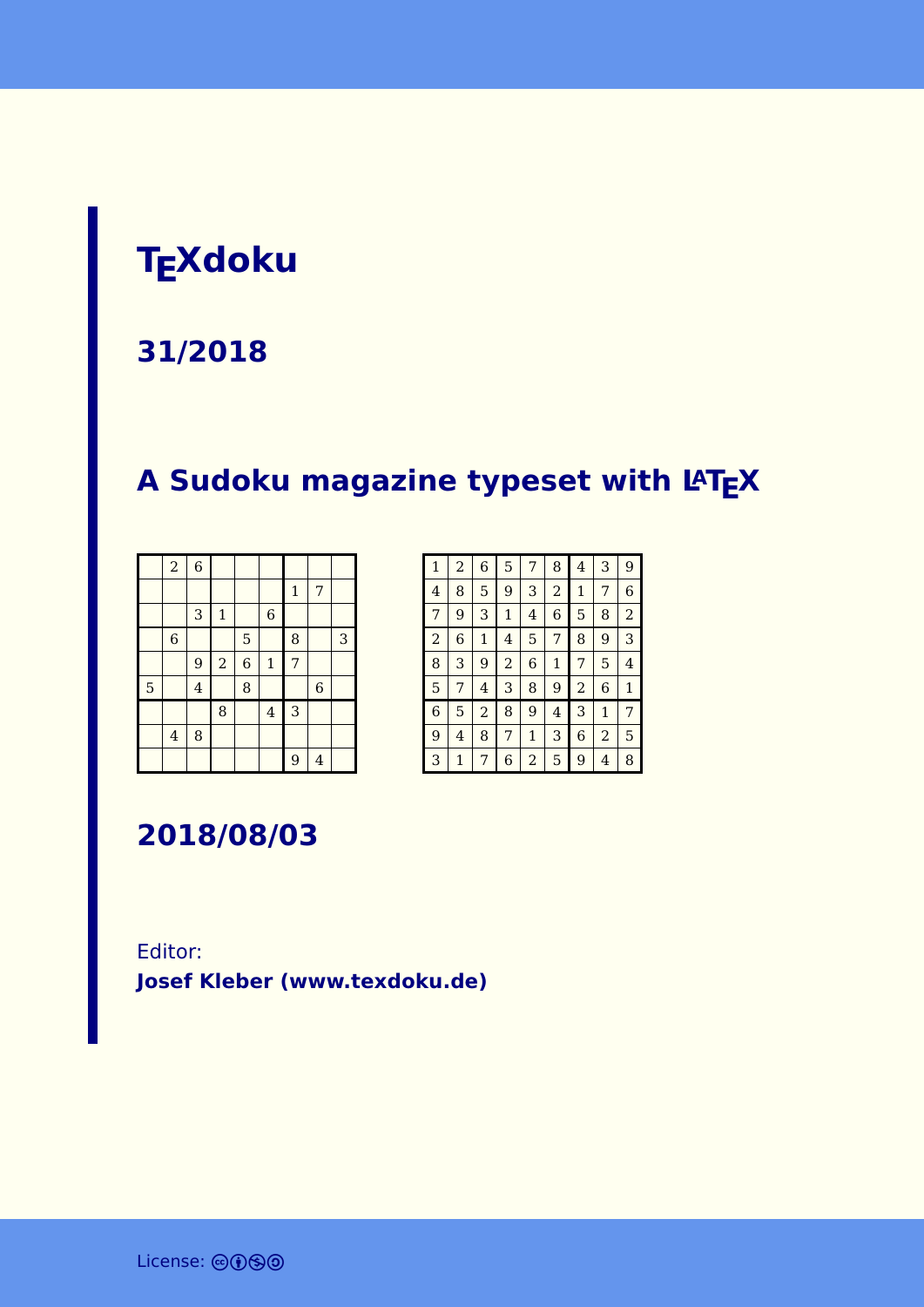|   |              | 8            | $\sqrt{2}$ |             |                  |            |   | $\,$ 6 $\,$ |
|---|--------------|--------------|------------|-------------|------------------|------------|---|-------------|
|   | $\mathbf{1}$ | 3            |            | 7           |                  | 8          | 5 |             |
| 9 |              | $\sqrt{2}$   | 5          |             | $\boldsymbol{6}$ | 3          |   |             |
|   | 8            |              | 7          | $\,$ 6 $\,$ | 3                |            |   |             |
|   |              | 7            |            |             |                  | $\sqrt{2}$ |   |             |
| 5 |              | $\mathbf{1}$ |            | 9           |                  |            | 8 |             |
|   |              |              | 3          |             |                  |            |   |             |
|   |              |              |            |             | 8                | 5          |   | 3           |
|   |              |              |            |             |                  |            |   |             |

|   | $\overline{2}$ |              |                | 8          |                |                  |                |                |
|---|----------------|--------------|----------------|------------|----------------|------------------|----------------|----------------|
|   | $\overline{4}$ |              | $\mathbf{3}$   |            |                |                  |                |                |
| 3 |                |              | $\overline{6}$ |            | $\overline{4}$ |                  |                |                |
| 8 |                | $\mathbf{1}$ | 9              |            |                | $\boldsymbol{2}$ |                | 3              |
|   | 9              |              |                |            |                |                  | $\mathbf{1}$   |                |
| 5 |                |              |                |            | 3              | $\,$ 6 $\,$      | $\overline{4}$ |                |
|   |                |              |                |            | 5              |                  | 9              | $\overline{4}$ |
|   | 8              |              | $\mathbf{1}$   | $\sqrt{2}$ |                |                  |                |                |
|   |                |              |                |            |                |                  |                |                |

| $\mathbf{1}$   |              |                | 5                |                |              |                |   |
|----------------|--------------|----------------|------------------|----------------|--------------|----------------|---|
|                |              |                | 3                |                | 8            | 5              |   |
|                | $\mathbf{3}$ |                |                  | $\overline{4}$ |              |                | 7 |
|                |              | $\overline{6}$ |                  |                |              | $\overline{4}$ | 8 |
| $\overline{6}$ |              |                | $\mathbf{1}$     |                | 7            | $\mathbf{2}$   |   |
|                |              |                |                  | 5              |              | $\mathbf{1}$   |   |
|                | $\mathbf{1}$ |                | $\boldsymbol{2}$ | 7              | $\,$ 6 $\,$  | 8              | 3 |
|                |              |                |                  |                | $\mathbf{1}$ |                |   |
|                |              | 5              | 8                |                |              | 7              |   |

|   |                  |                         | 5 |            |                  | 7            | 9              | $\boldsymbol{2}$ |
|---|------------------|-------------------------|---|------------|------------------|--------------|----------------|------------------|
| 5 |                  | $\,$ 6 $\,$             |   |            |                  | 8            |                | 3                |
|   | $\boldsymbol{9}$ |                         | 7 |            | 8                |              | 5              |                  |
| 8 |                  |                         |   |            |                  |              |                |                  |
|   |                  |                         |   |            | 7                |              | $\overline{4}$ |                  |
|   |                  |                         |   |            | $\boldsymbol{2}$ |              |                |                  |
|   | $\overline{4}$   |                         |   |            |                  |              |                | 9                |
| 9 | $\overline{6}$   |                         |   | $\sqrt{2}$ | $\overline{4}$   | $\mathbf{3}$ |                |                  |
|   |                  | $\overline{\mathbf{c}}$ |   | 3          |                  |              |                | 7                |

|                |                  |                |              | 7                       |   |                  | $\overline{4}$ |
|----------------|------------------|----------------|--------------|-------------------------|---|------------------|----------------|
|                |                  |                |              |                         |   |                  | 9              |
|                | $\boldsymbol{2}$ | $\, 8$         |              | $\overline{\mathbf{4}}$ |   |                  | $\,$ 6 $\,$    |
| 8              | $\mathbf{1}$     | 5              |              |                         |   |                  |                |
|                |                  | 7              |              |                         | 9 | $\boldsymbol{2}$ | $\, 8$         |
|                | 9                |                |              |                         |   | $\overline{4}$   |                |
|                | 7                | $\overline{2}$ | 6            |                         |   |                  |                |
| $\overline{4}$ |                  |                | 7            |                         |   | 9                | 1              |
|                |                  |                | $\mathbf{1}$ |                         |   | 5                |                |

| $\mathbf{1}$ |              |                  | $\boldsymbol{2}$ |                  |                |                |                |                  |
|--------------|--------------|------------------|------------------|------------------|----------------|----------------|----------------|------------------|
|              | $\,6\,$      |                  |                  | $\overline{9}$   |                |                | 8              | 7                |
|              |              |                  |                  |                  | $\overline{6}$ | $\overline{4}$ | 9              |                  |
|              | 9            | $\boldsymbol{2}$ | $\, 8$           | 7                |                |                | $1\,$          | 5                |
| 8            | $\mathbf{1}$ |                  |                  | $\boldsymbol{2}$ |                |                | $\overline{4}$ |                  |
|              |              |                  |                  | 5                |                |                |                | $\boldsymbol{2}$ |
| $\,$ 6 $\,$  |              |                  | 5                |                  |                |                |                |                  |
|              |              |                  |                  |                  | 9              |                |                |                  |
|              | 7            |                  |                  |                  |                |                | 5              |                  |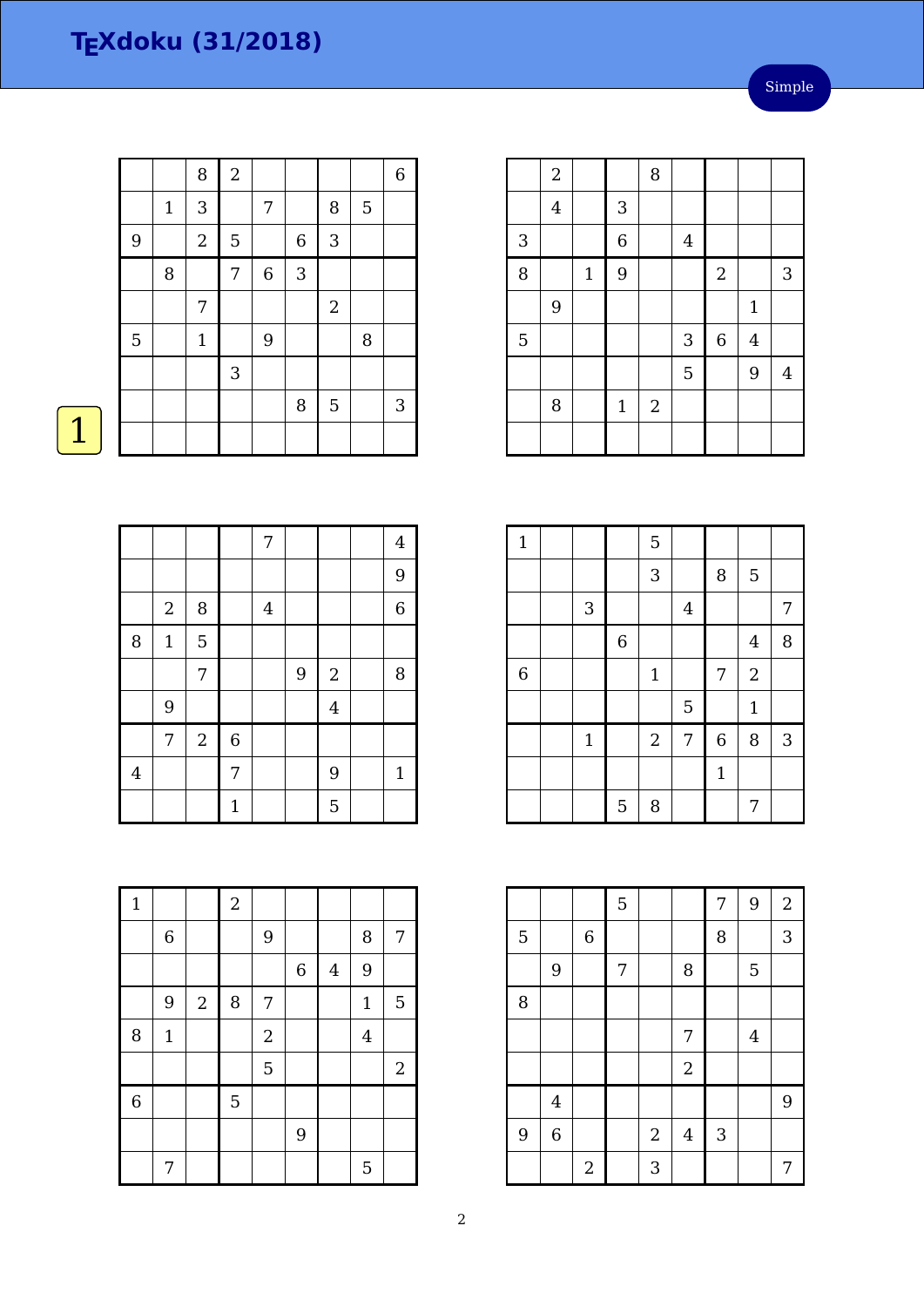|              | $\,$ 6 $\,$ |   |                  |              | 9 | $\overline{3}$          |                | 5           |
|--------------|-------------|---|------------------|--------------|---|-------------------------|----------------|-------------|
|              |             |   | 5                |              |   |                         |                | 7           |
| $\mathbf 1$  |             |   |                  | 7            |   |                         | 8              |             |
| 5            |             |   | $\overline{4}$   | $\mathbf{1}$ |   |                         |                | 8           |
| $\mathbf{3}$ |             | 8 |                  |              |   | 5                       | $\overline{4}$ |             |
|              |             | 7 |                  |              |   |                         | $\mathbf 1$    |             |
|              |             | 9 | $\boldsymbol{6}$ |              |   |                         |                |             |
|              |             |   | 8                |              |   | $\overline{\mathbf{4}}$ |                | $\,$ 6 $\,$ |
| 8            |             |   |                  |              |   |                         |                |             |

| 8              |   |                  |                | 3          |            |                |                  |                |
|----------------|---|------------------|----------------|------------|------------|----------------|------------------|----------------|
| $\overline{7}$ |   |                  | 9              |            | $\sqrt{2}$ | $\, 8$         | $\boldsymbol{4}$ |                |
|                | 9 |                  |                | $\bf 4$    |            | $\overline{3}$ |                  |                |
| $\overline{2}$ |   |                  | 7              |            |            |                | 8                |                |
|                |   |                  | $\overline{4}$ | $\sqrt{2}$ |            | 9              |                  |                |
|                |   | 8                | $\overline{6}$ |            |            |                | $\mathbf{3}$     | $\overline{5}$ |
|                |   | $\boldsymbol{6}$ |                | 9          |            |                |                  |                |
|                |   |                  |                |            |            |                |                  |                |
| 3              |   | 5                |                |            |            |                |                  |                |

| 7           | $\boldsymbol{2}$ |                |                  |                  | $\,$ 6 $\,$ | 3              |   | 5            |
|-------------|------------------|----------------|------------------|------------------|-------------|----------------|---|--------------|
|             | $\overline{6}$   |                | 9                |                  | 5           |                |   |              |
| 3           |                  | $\bf 4$        |                  |                  |             | $\overline{6}$ |   | $\mathbf{1}$ |
|             |                  |                |                  |                  |             |                |   |              |
| $\mathbf 1$ |                  | 6              |                  |                  |             |                |   |              |
|             | 9                | 5              | $\boldsymbol{2}$ | $1\,$            | 7           |                |   |              |
|             |                  |                |                  |                  | 9           |                |   |              |
| 9           |                  | $\overline{2}$ |                  |                  |             |                |   |              |
|             | 3                |                |                  | $\boldsymbol{6}$ | $\sqrt{2}$  |                | 4 |              |

| 9              |   |            |                  | 8                |                | $\overline{6}$ | $\overline{2}$ |   |
|----------------|---|------------|------------------|------------------|----------------|----------------|----------------|---|
|                |   |            |                  |                  | $\overline{4}$ |                |                |   |
|                |   |            | $\boldsymbol{2}$ | 9                | $\overline{6}$ |                |                |   |
| 7              |   |            |                  | $\overline{4}$   | $\overline{c}$ | 8              |                |   |
|                |   |            | 7                |                  |                | 9              |                |   |
|                |   |            | $\overline{9}$   | $\boldsymbol{6}$ | 3              |                |                |   |
|                |   | $\sqrt{2}$ |                  |                  | 9              |                | $\overline{4}$ |   |
|                | 3 |            |                  | 5                |                |                | 7              |   |
| $\overline{4}$ | 8 |            |                  |                  |                | 5              |                | 3 |

| 8 |                         |                |   | 7                |                | 5                |                |   |
|---|-------------------------|----------------|---|------------------|----------------|------------------|----------------|---|
| 7 | $\overline{\mathbf{4}}$ |                |   |                  |                |                  | 6              |   |
|   | 9                       | $\overline{2}$ |   |                  | 6              |                  | $\overline{4}$ |   |
|   |                         |                |   | $\sqrt{2}$       | 8              |                  |                |   |
|   |                         | 8              |   |                  | $\overline{4}$ | $\boldsymbol{2}$ |                | 5 |
|   |                         |                |   | $\boldsymbol{6}$ |                |                  |                |   |
|   |                         |                |   |                  | $\sqrt{2}$     |                  |                |   |
|   |                         |                | 8 |                  | 9              |                  | 5              |   |
|   |                         | 5              | 7 |                  |                | $\mathbf 1$      | 9              | 8 |

|   |       |                | 7 |            |                  | $\mathbf 1$    |                |                |
|---|-------|----------------|---|------------|------------------|----------------|----------------|----------------|
|   |       | 8              |   |            |                  |                | 9              |                |
|   |       | $\overline{4}$ |   |            | 7                |                | $\overline{6}$ |                |
| 8 |       |                |   | $1\,$      | $\boldsymbol{6}$ | 3              |                | $\overline{2}$ |
|   |       | $1\,$          | 3 | 8          |                  | $\overline{4}$ |                |                |
|   |       | 7              |   |            | 8                |                |                | $\overline{4}$ |
|   | $1\,$ | 9              |   |            |                  |                |                | 3              |
|   |       |                | 9 | $\sqrt{2}$ |                  |                |                | 7              |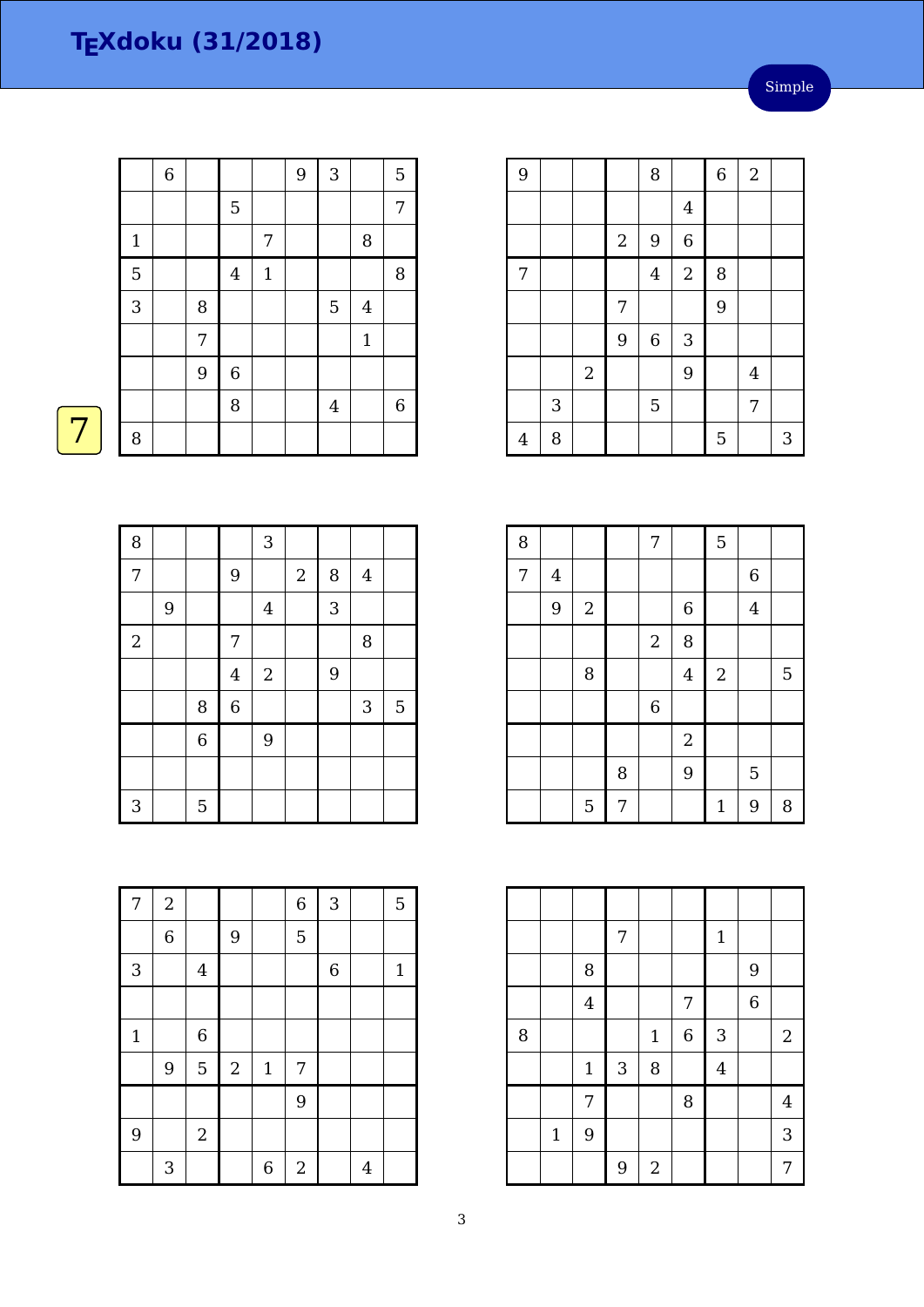Easy

|   |                |                         |                |         | $\overline{2}$ |                |         |
|---|----------------|-------------------------|----------------|---------|----------------|----------------|---------|
| 5 |                |                         |                |         | 3              |                | 9       |
|   | $\overline{6}$ |                         |                | 5       |                |                | 7       |
| 9 | 8              |                         |                |         |                |                |         |
| 6 |                |                         | 7              |         | $\bf 4$        | $\sqrt{2}$     |         |
|   |                | $\sqrt{2}$              |                | $\,6\,$ |                |                |         |
|   |                |                         | $\sqrt{2}$     |         | $\overline{5}$ |                |         |
|   |                | $\overline{\mathbf{4}}$ |                |         |                | 8              | $\,6\,$ |
|   |                | 9                       | $\overline{5}$ |         |                | $\overline{4}$ |         |

# $\boxed{13}$

|              |                | $\overline{7}$ | 8           | 9 | 3              |                  |                |   |
|--------------|----------------|----------------|-------------|---|----------------|------------------|----------------|---|
|              |                |                |             |   | $\overline{7}$ |                  |                |   |
|              | 5              |                |             |   |                | 9                |                |   |
|              | $\overline{6}$ |                |             | 3 |                |                  |                |   |
|              | 3              |                |             |   | 9              | $\boldsymbol{6}$ |                |   |
|              |                | $\mathbf{1}$   | $\,$ 6 $\,$ |   |                | 8                | $\sqrt{2}$     |   |
| $\mathbf{1}$ |                |                |             |   |                |                  | 7              | 5 |
|              |                | 3              |             |   |                |                  | $\overline{6}$ |   |
|              | 7              | 5              | $\sqrt{2}$  |   |                |                  | 8              |   |

| 9              |         |            | 8            |                  |                |                |                |              |
|----------------|---------|------------|--------------|------------------|----------------|----------------|----------------|--------------|
|                | $\,6\,$ |            | 9            | $\sqrt{3}$       | 5              | $\mathbf{1}$   | 8              |              |
| $\overline{4}$ |         |            |              |                  |                | $\overline{2}$ |                | 3            |
| 8              |         |            |              | $\boldsymbol{6}$ | $\mathbf{1}$   |                |                |              |
|                |         |            |              | 8                |                |                |                |              |
|                |         | $\sqrt{3}$ |              |                  |                | 5              |                |              |
|                |         |            |              | $\overline{4}$   | $\overline{c}$ |                |                |              |
|                |         | 9          |              |                  |                |                |                | $\mathbf{1}$ |
| 6              |         | 5          | $\mathbf{3}$ |                  |                |                | $\overline{2}$ |              |

|   |                |                |                |            |   |             |             | $\mathbf{1}$   |
|---|----------------|----------------|----------------|------------|---|-------------|-------------|----------------|
|   | 8              |                |                | $\bf 4$    |   |             | $\,$ 6 $\,$ |                |
| 7 | $\overline{6}$ |                |                |            |   |             |             |                |
|   |                | 3              |                | 7          |   |             |             |                |
|   |                |                | $\overline{2}$ | 3          |   |             |             | $\overline{6}$ |
|   | $\overline{4}$ |                |                | 8          |   | $\mathbf 1$ |             | 5              |
|   | $\mathbf{1}$   |                |                |            | 8 |             |             |                |
|   |                |                | 7              | $\sqrt{2}$ |   | 5           |             |                |
|   |                | $\overline{4}$ |                |            | 5 |             |             |                |

|                | $\,$ 6 $\,$ |              |                |             |                |                  | $\overline{4}$ |   |
|----------------|-------------|--------------|----------------|-------------|----------------|------------------|----------------|---|
|                |             | 9            |                |             |                |                  | $\,$ 6 $\,$    |   |
|                |             | 5            |                |             | $\overline{4}$ | 8                |                |   |
| 8              |             |              |                | 9           |                |                  |                |   |
| 5              |             |              |                | $\,$ 6 $\,$ |                |                  | 3              | 8 |
|                |             |              |                |             | 3              |                  | $\mathbf{1}$   |   |
| $\overline{6}$ |             | $\mathbf{1}$ |                |             |                |                  |                |   |
| 3              |             |              |                |             | $\overline{6}$ | $\boldsymbol{2}$ | 8              |   |
|                | $\sqrt{2}$  |              | $\overline{4}$ |             |                |                  | 9              |   |

| $\overline{4}$ |                |             |              |   |              |                |                  |
|----------------|----------------|-------------|--------------|---|--------------|----------------|------------------|
|                |                | 7           | $\,$ 6 $\,$  | 3 |              |                |                  |
| $\,$ 6 $\,$    |                | 3           | 9            |   |              | 8              |                  |
| 7              |                |             | $\mathbf{1}$ |   |              |                | $\boldsymbol{6}$ |
|                | $\sqrt{3}$     |             |              |   |              |                | 5                |
| 5              | $\overline{4}$ | $\mathbf 1$ |              |   |              |                |                  |
|                | $\mathbf 1$    |             |              |   |              | $\overline{6}$ | 8                |
|                |                |             | 7            |   | $\mathbf{1}$ | 3              |                  |
|                |                | 9           | 5            | 6 |              |                | 4                |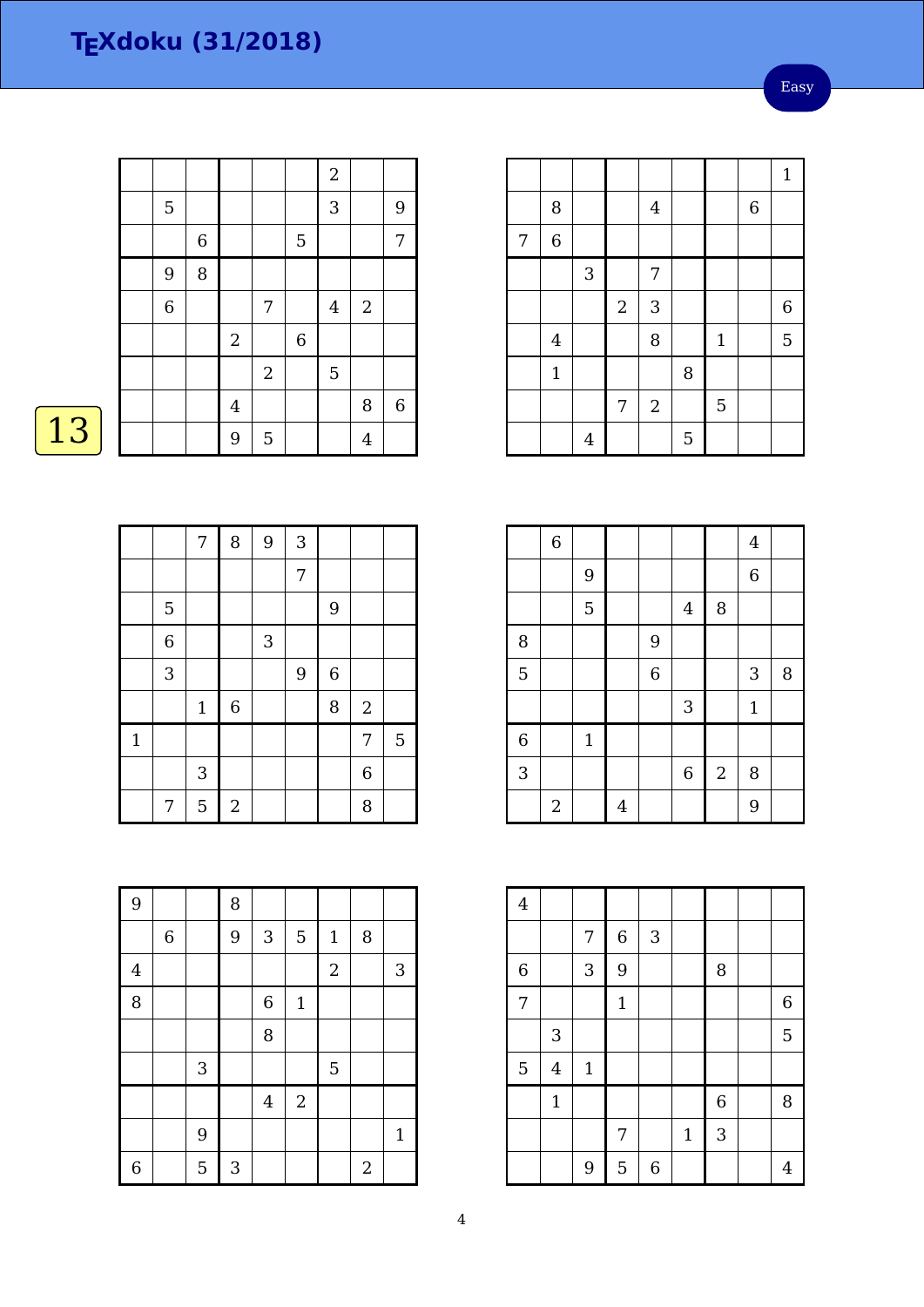Easy

|                |             |                         |                  |         | $\overline{a}$ |                |       |
|----------------|-------------|-------------------------|------------------|---------|----------------|----------------|-------|
|                |             |                         |                  |         |                |                |       |
| 5              |             |                         |                  |         | 3              |                | 9     |
|                | $\,$ 6 $\,$ |                         |                  | 5       |                |                | 7     |
| 9              | 8           |                         |                  |         |                |                |       |
| $\overline{6}$ |             |                         | 7                |         | $\overline{4}$ | $\sqrt{2}$     |       |
|                |             | $\sqrt{2}$              |                  | $\,6\,$ |                |                |       |
|                |             |                         | $\boldsymbol{2}$ |         | $\overline{5}$ |                |       |
|                |             | $\overline{\mathbf{4}}$ |                  |         |                | 8              | $\,6$ |
|                |             | 9                       | $\overline{5}$   |         |                | $\overline{4}$ |       |

# $\boxed{19}$

|              |                | $\overline{7}$ | 8          | 9 | 3              |   |                  |   |
|--------------|----------------|----------------|------------|---|----------------|---|------------------|---|
|              |                |                |            |   | $\overline{7}$ |   |                  |   |
|              | $\overline{5}$ |                |            |   |                | 9 |                  |   |
|              | $\,$ 6 $\,$    |                |            | 3 |                |   |                  |   |
|              | 3              |                |            |   | 9              | 6 |                  |   |
|              |                | $\mathbf{1}$   | $\,6$      |   |                | 8 | $\sqrt{2}$       |   |
| $\mathbf{1}$ |                |                |            |   |                |   | 7                | 5 |
|              |                | 3              |            |   |                |   | $\boldsymbol{6}$ |   |
|              | 7              | 5              | $\sqrt{2}$ |   |                |   | 8                |   |

| 9              |         |   | 8 |                |              |                |                |              |
|----------------|---------|---|---|----------------|--------------|----------------|----------------|--------------|
|                | $\,6\,$ |   | 9 | 3              | 5            | $\mathbf{1}$   | 8              |              |
| $\overline{4}$ |         |   |   |                |              | $\overline{a}$ |                | 3            |
| 8              |         |   |   | 6              | $\mathbf{1}$ |                |                |              |
|                |         |   |   | 8              |              |                |                |              |
|                |         | 3 |   |                |              | 5              |                |              |
|                |         |   |   | $\overline{4}$ | $\sqrt{2}$   |                |                |              |
|                |         | 9 |   |                |              |                |                | $\mathbf{1}$ |
| $\overline{6}$ |         | 5 | 3 |                |              |                | $\overline{2}$ |              |

|   |                |                |                |            |   |             |             | $\mathbf{1}$     |
|---|----------------|----------------|----------------|------------|---|-------------|-------------|------------------|
|   | 8              |                |                | $\bf 4$    |   |             | $\,$ 6 $\,$ |                  |
| 7 | $\,6$          |                |                |            |   |             |             |                  |
|   |                | $\mathfrak{Z}$ |                | 7          |   |             |             |                  |
|   |                |                | $\sqrt{2}$     | 3          |   |             |             | $\boldsymbol{6}$ |
|   | $\overline{4}$ |                |                | 8          |   | $\mathbf 1$ |             | 5                |
|   | $\overline{1}$ |                |                |            | 8 |             |             |                  |
|   |                |                | $\overline{7}$ | $\sqrt{2}$ |   | 5           |             |                  |
|   |                | $\overline{4}$ |                |            | 5 |             |             |                  |

|                | $\,$ 6 $\,$ |                |                |                |             |                  | $\overline{4}$ |   |
|----------------|-------------|----------------|----------------|----------------|-------------|------------------|----------------|---|
|                |             | $\overline{9}$ |                |                |             |                  | $\,$ 6 $\,$    |   |
|                |             | 5              |                |                | $\bf 4$     | 8                |                |   |
| 8              |             |                |                | 9              |             |                  |                |   |
| 5              |             |                |                | $\overline{6}$ |             |                  | 3              | 8 |
|                |             |                |                |                | 3           |                  | $\mathbf{1}$   |   |
| $\overline{6}$ |             | $\mathbf 1$    |                |                |             |                  |                |   |
| 3              |             |                |                |                | $\,$ 6 $\,$ | $\boldsymbol{2}$ | 8              |   |
|                | $\sqrt{2}$  |                | $\overline{4}$ |                |             |                  | 9              |   |

| $\overline{4}$ |                |             |              |             |              |                |                  |
|----------------|----------------|-------------|--------------|-------------|--------------|----------------|------------------|
|                |                | 7           | $\,$ 6 $\,$  | 3           |              |                |                  |
| $\,$ 6 $\,$    |                | 3           | 9            |             |              | 8              |                  |
| $\overline{7}$ |                |             | $\mathbf{1}$ |             |              |                | $\boldsymbol{6}$ |
|                | 3              |             |              |             |              |                | 5                |
| 5              | $\overline{4}$ | $\mathbf 1$ |              |             |              |                |                  |
|                | $1\,$          |             |              |             |              | $\overline{6}$ | 8                |
|                |                |             | 7            |             | $\mathbf{1}$ | 3              |                  |
|                |                | 9           | 5            | $\,$ 6 $\,$ |              |                | 4                |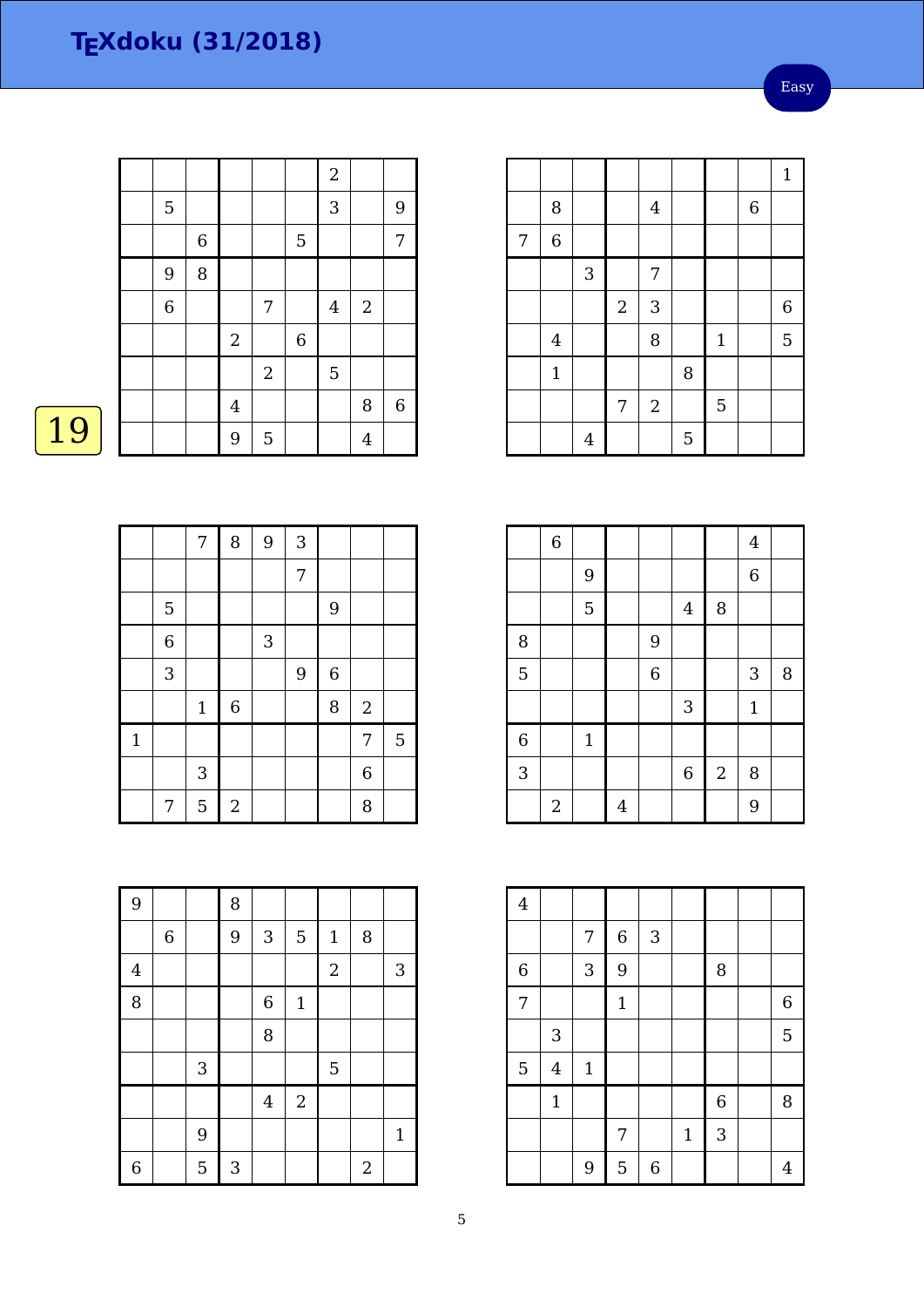| 7              |                | $\mathbf{1}$ | $\overline{6}$ |   |                |                |            |                |
|----------------|----------------|--------------|----------------|---|----------------|----------------|------------|----------------|
|                |                |              |                |   |                |                | 7          | $\mathbf{1}$   |
|                |                | 3            |                |   |                | 5              |            | $\overline{6}$ |
|                |                |              |                | 3 |                | $\overline{6}$ |            |                |
|                |                |              |                |   |                |                | 9          | $\bf 4$        |
| 5              |                |              |                |   | 9              |                | $\sqrt{2}$ |                |
|                |                |              | 9              | 7 | $\overline{4}$ |                |            |                |
| $\overline{9}$ | $\overline{4}$ |              | $\overline{2}$ |   | 5              |                |            | $\mathbf{3}$   |
|                | $\,$ 6 $\,$    | 5            |                |   |                |                |            |                |

 $\overline{25}$ 

|            | 5              |   |   |                | $\overline{7}$ | 3              |                | $\mathbf{1}$   |
|------------|----------------|---|---|----------------|----------------|----------------|----------------|----------------|
|            |                |   | 3 | $\mathbf 1$    |                |                |                | $\overline{6}$ |
|            |                |   |   | $\overline{6}$ | $\overline{4}$ | $\overline{7}$ | 9              | 5              |
| $\sqrt{3}$ | $\overline{4}$ | 9 |   |                | $\overline{6}$ |                | 7              |                |
|            | $\sqrt{2}$     | 5 |   |                |                |                |                |                |
|            |                | 7 |   | 5              |                |                |                |                |
|            | 9              |   |   | 7              |                |                |                |                |
|            |                |   |   |                | 3              |                | $\overline{2}$ | 4              |
| $\sqrt{2}$ |                |   |   |                |                |                |                |                |

|            | $\sqrt{2}$  |   | 7          | $\overline{4}$ | $\mathbf{1}$ |                |                |            |
|------------|-------------|---|------------|----------------|--------------|----------------|----------------|------------|
|            |             |   |            |                |              | $\bf 4$        |                |            |
|            | 8           |   |            |                |              |                | 3              | $\sqrt{2}$ |
|            |             |   |            |                |              |                |                |            |
| $\sqrt{2}$ | 9           |   |            |                |              |                | $\mathbf{1}$   |            |
|            |             |   | $\sqrt{3}$ |                |              | 9              | $\overline{2}$ | 5          |
|            | $1\,$       | 8 |            |                |              | $\overline{2}$ |                |            |
|            |             |   | 5          |                | 9            |                |                | 8          |
| 7          | $\mathbf 5$ |   |            | 3              |              | $\mathbf 1$    | 9              |            |

| 7           |         |                |                         |                |             |                  |   |
|-------------|---------|----------------|-------------------------|----------------|-------------|------------------|---|
|             |         |                | 8                       | $\mathbf{1}$   |             | $\boldsymbol{2}$ | 5 |
|             | 9       |                | 5                       | $\overline{2}$ | $\,$ 6 $\,$ | $\bf 4$          |   |
| 9           | $\bf 4$ | 7              |                         | $\overline{6}$ |             |                  |   |
|             |         |                |                         |                |             | 8                |   |
| $\mathbf 1$ |         | $\overline{6}$ |                         |                |             |                  |   |
|             |         |                |                         | 8              |             |                  |   |
|             | $\,6$   | $\mathbf 5$    | $\overline{\mathbf{4}}$ |                |             |                  | 2 |
|             |         |                |                         |                |             |                  | 1 |

|                | 8              | $\sqrt{2}$     | 6          |                |              |                |            | 3              |
|----------------|----------------|----------------|------------|----------------|--------------|----------------|------------|----------------|
|                | $\overline{6}$ |                |            |                | $\mathbf{1}$ |                |            | $\overline{4}$ |
|                |                |                | $\sqrt{ }$ |                |              |                |            | 8              |
|                | 3              | $\overline{6}$ |            | $\overline{7}$ |              | 8              | $\sqrt{2}$ |                |
|                |                |                |            |                |              |                |            |                |
| $\sqrt{2}$     | 9              |                |            | 3              |              |                |            |                |
|                |                |                |            | $\mathbf{1}$   |              |                | 3          |                |
| 8              |                | $\mathbf 1$    |            |                |              | $\overline{4}$ | 7          |                |
| $\overline{4}$ |                |                |            | $\sqrt{2}$     |              |                |            |                |

| $\mathbf{1}$   |             | $\overline{2}$ | 3 |                  |             |   |                  | 7              |
|----------------|-------------|----------------|---|------------------|-------------|---|------------------|----------------|
| $\overline{5}$ |             |                |   | $\overline{4}$   | $\mathbf 1$ |   | 6                | $\overline{2}$ |
|                |             | $\bf 4$        |   | $\overline{6}$   |             |   | 9                |                |
|                |             |                |   |                  |             | 3 |                  |                |
| 9              |             |                |   |                  |             |   | $\mathbf{1}$     |                |
|                | $\mathbf 5$ |                |   |                  |             |   | $\boldsymbol{2}$ |                |
| 7              |             |                |   | $\boldsymbol{2}$ |             |   |                  | $\,6\,$        |
|                | $\bf 4$     | $\mathbf 5$    | 9 | $\mathbf{1}$     |             |   |                  |                |
|                | 9           |                | 5 |                  | 7           |   |                  |                |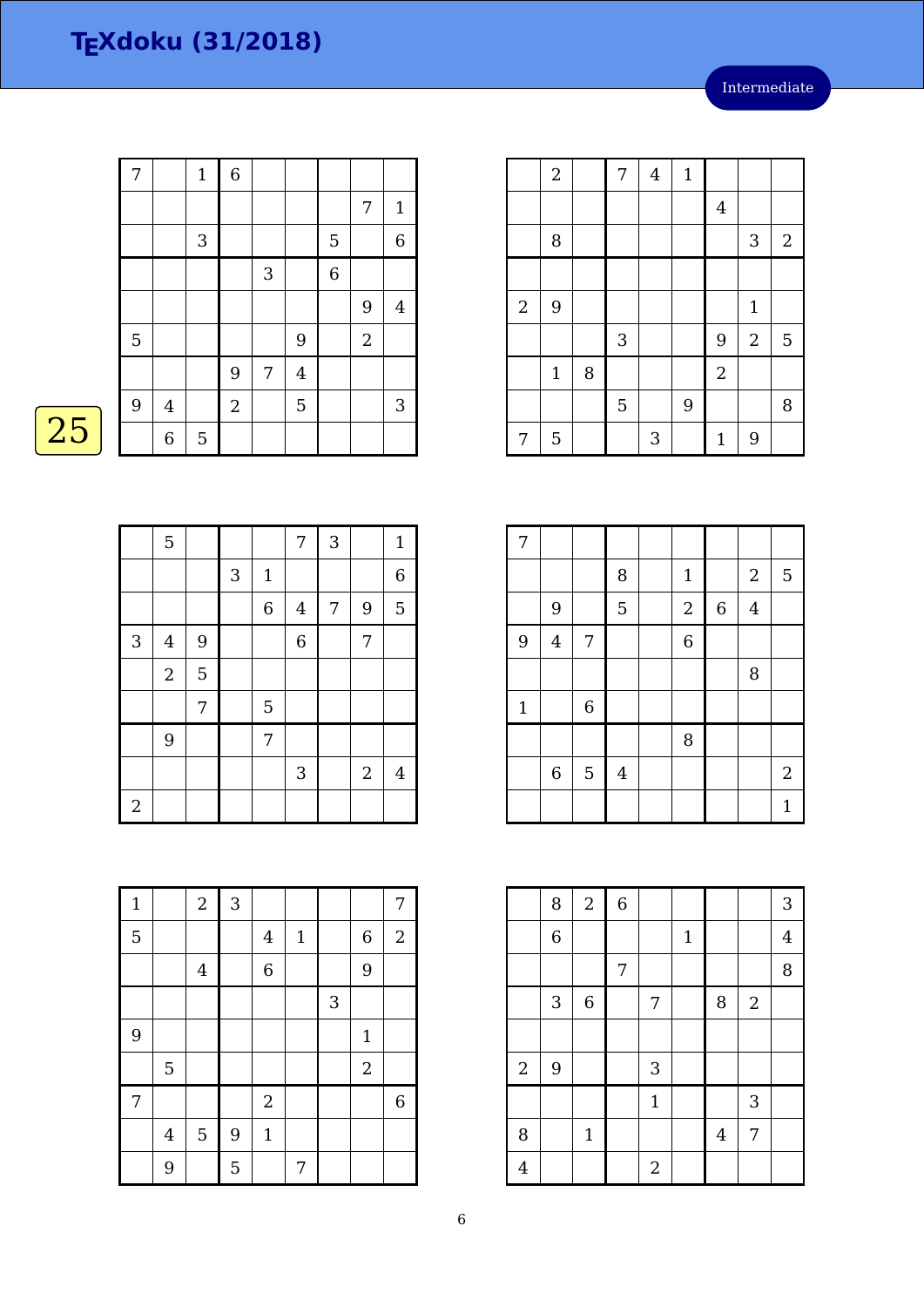|            | $\overline{6}$ |                |                  |                | $\overline{a}$ |   | $\overline{4}$ |                |
|------------|----------------|----------------|------------------|----------------|----------------|---|----------------|----------------|
|            |                |                | 3                | $\overline{4}$ |                |   | $\sqrt{2}$     | $\, 8$         |
| 8          |                |                |                  |                | 9              | 5 |                | $\overline{6}$ |
| $\sqrt{2}$ |                |                |                  |                |                |   | $\mathbf{1}$   |                |
|            |                | 3              |                  |                | $\mathbf{1}$   |   |                |                |
|            | 9              |                | $\boldsymbol{6}$ |                |                |   |                |                |
|            |                |                |                  |                |                |   |                | $\mathbf{2}$   |
|            |                | $\mathbf{1}$   |                  |                | 3              | 9 |                |                |
|            | 5              | $\overline{4}$ |                  |                |                |   |                |                |

# $\overline{31}$

|            | $\overline{\mathbf{4}}$ |                | $\overline{5}$          |            |   | 3              |                | 9              |
|------------|-------------------------|----------------|-------------------------|------------|---|----------------|----------------|----------------|
|            |                         |                |                         |            | 9 |                | $\overline{4}$ | 8              |
|            | $\sqrt{3}$              | 8              | $\overline{\mathbf{4}}$ | $\sqrt{2}$ |   |                |                |                |
|            |                         |                |                         |            |   |                | 5              |                |
| $\sqrt{2}$ |                         | 7              |                         |            |   |                | 8              | 3              |
|            | 8                       |                |                         | 9          |   | $\overline{a}$ |                | $\overline{4}$ |
|            |                         | 5              |                         |            |   | $\mathbf 1$    | 9              |                |
|            | 7                       | $\overline{2}$ |                         |            |   |                | 3              |                |
|            |                         |                |                         |            |   |                |                | $\overline{2}$ |

|                |   |              |             | 8           |             |            | $\overline{4}$ |                |
|----------------|---|--------------|-------------|-------------|-------------|------------|----------------|----------------|
|                |   | 3            | $\mathbf 1$ | 9           | $\,$ 6 $\,$ |            |                |                |
|                |   |              |             |             | 3           |            | $\mathbf{1}$   | $\,$ 6 $\,$    |
|                | 9 |              |             |             |             | $\sqrt{2}$ | 5              |                |
|                |   |              |             | $\,$ 6 $\,$ |             |            |                | $\mathbf{1}$   |
|                |   |              | 5           |             | $\sqrt{2}$  | 9          |                | $\overline{4}$ |
| 8              |   |              | 3           | $\mathbf 1$ |             |            |                |                |
| $\overline{5}$ |   |              |             |             |             |            |                |                |
|                |   | $\mathbf{1}$ | 6           |             | 5           |            | $\overline{2}$ |                |

|                | $\overline{c}$   |   | $\overline{6}$ |                |   |             |                  |              |
|----------------|------------------|---|----------------|----------------|---|-------------|------------------|--------------|
| $\mathbf{1}$   | 7                | 9 | $\bf 4$        |                |   |             |                  |              |
| 3              |                  |   |                | $\mathbf 5$    |   | $\mathbf 1$ |                  | 7            |
|                | $\boldsymbol{6}$ |   |                |                | 5 |             | 7                | $\mathbf{1}$ |
|                | 3                |   |                |                |   |             |                  |              |
|                |                  |   | $\sqrt{2}$     | 7              |   |             | 5                |              |
|                |                  |   | $1\,$          | $\overline{4}$ |   |             |                  |              |
|                | $\mathbf{1}$     |   |                |                |   |             | $\boldsymbol{2}$ | 9            |
| $\overline{6}$ |                  |   |                |                |   | 3           |                  |              |

|                |       |   |   | $\mathbf 1$      | 3              | $\overline{6}$ |                |
|----------------|-------|---|---|------------------|----------------|----------------|----------------|
| $\,$ 6 $\,$    |       |   |   |                  | $\overline{4}$ |                | $\overline{2}$ |
|                | $1\,$ |   |   |                  |                | 8              | 9              |
| $\overline{2}$ |       |   | 9 | 8                |                | 5              | $\overline{6}$ |
|                | 9     |   | 5 | 3                |                |                | 8              |
|                |       |   |   |                  |                | $\sqrt{2}$     |                |
|                |       |   |   |                  |                |                | $\overline{4}$ |
|                |       | 9 |   | $\boldsymbol{2}$ |                | $\mathbf{1}$   |                |
| 5              |       |   |   |                  | 6              |                |                |

| 8              |              | $\overline{6}$ | $\mathbf 1$    | 7              |   |                |                |
|----------------|--------------|----------------|----------------|----------------|---|----------------|----------------|
|                | 7            | $\overline{4}$ |                | 8              |   | 9              |                |
|                |              |                |                |                | 9 |                |                |
|                |              | 3              |                | $\overline{6}$ |   |                | 8              |
|                |              | $\mathbf{1}$   |                | 5              |   |                |                |
|                |              |                |                |                | 3 | $\overline{4}$ | 7              |
| $\overline{5}$ |              |                | $\mathbf{3}$   |                | 8 |                | $\overline{4}$ |
|                |              |                | $\overline{6}$ |                |   |                |                |
|                | $\mathbf{1}$ | 7              |                | 9              |   |                |                |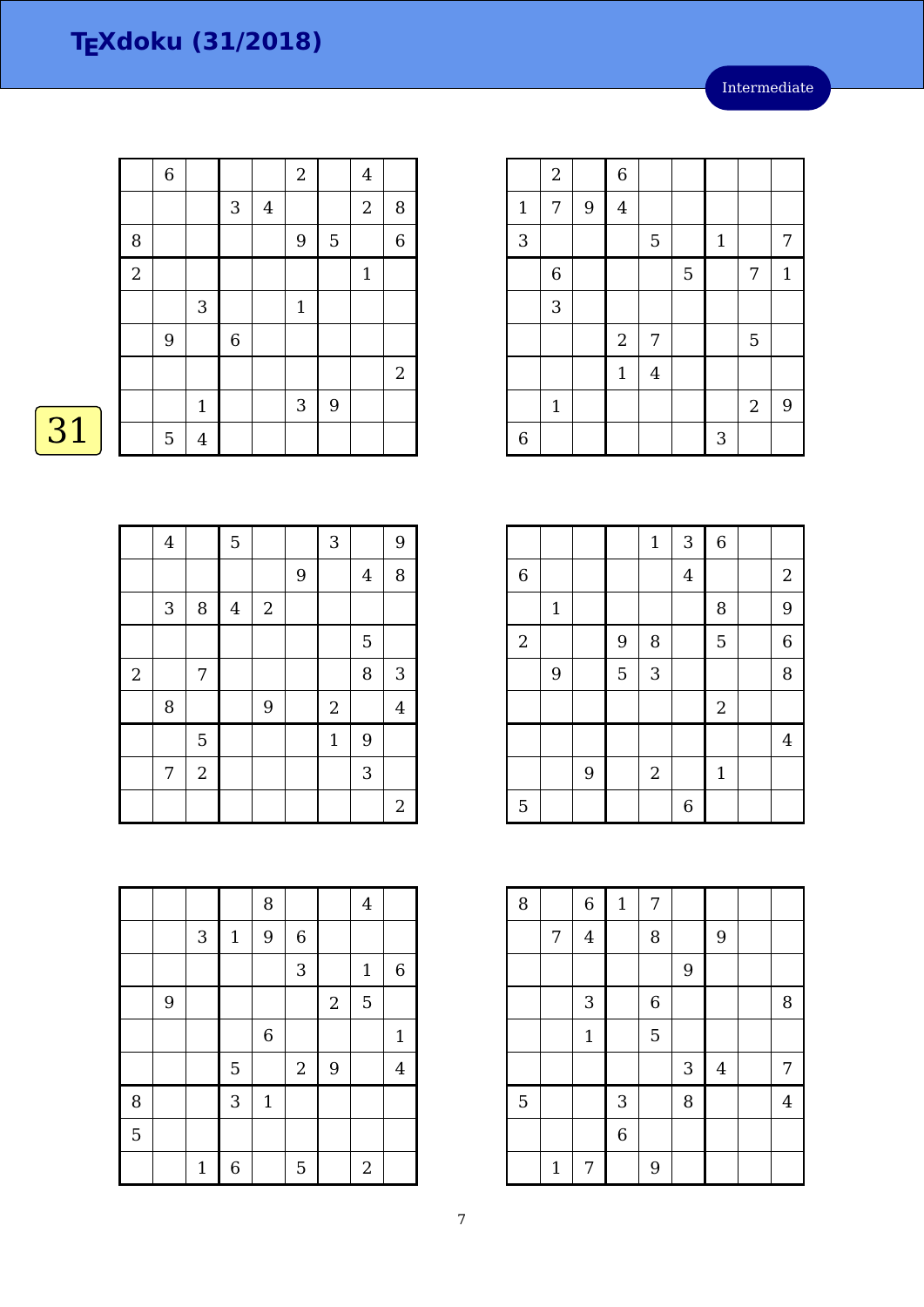|    |                  | $\,$ 6 $\,$ |                |            |                  | $\sqrt{2}$                |   | $\overline{4}$ |              |
|----|------------------|-------------|----------------|------------|------------------|---------------------------|---|----------------|--------------|
|    |                  |             |                | $\sqrt{3}$ | $\boldsymbol{4}$ |                           |   | $\sqrt{2}$     | $\, 8$       |
|    | 8                |             |                |            |                  | 9                         | 5 |                | $\,$ 6 $\,$  |
|    | $\boldsymbol{2}$ |             |                |            |                  |                           |   | $\mathbf{1}$   |              |
|    |                  |             | $\sqrt{3}$     |            |                  | $\mathbf{1}$              |   |                |              |
|    |                  | 9           |                | $\,6$      |                  |                           |   |                |              |
|    |                  |             |                |            |                  |                           |   |                | $\mathbf{2}$ |
|    |                  |             | $\mathbf{1}$   |            |                  | $\ensuremath{\mathsf{3}}$ | 9 |                |              |
| 37 |                  | 5           | $\overline{4}$ |            |                  |                           |   |                |              |

|            | $\bf 4$                   |                | 5              |            |   | 3              |         | $\overline{9}$ |
|------------|---------------------------|----------------|----------------|------------|---|----------------|---------|----------------|
|            |                           |                |                |            | 9 |                | $\bf 4$ | 8              |
|            | $\ensuremath{\mathsf{3}}$ | 8              | $\overline{4}$ | $\sqrt{2}$ |   |                |         |                |
|            |                           |                |                |            |   |                | 5       |                |
| $\sqrt{2}$ |                           | 7              |                |            |   |                | 8       | $\sqrt{3}$     |
|            | 8                         |                |                | 9          |   | $\overline{2}$ |         | $\overline{4}$ |
|            |                           | 5              |                |            |   | $\mathbf{1}$   | 9       |                |
|            | 7                         | $\overline{2}$ |                |            |   |                | 3       |                |
|            |                           |                |                |            |   |                |         | $\sqrt{2}$     |

|                |              |   | $1\,$ | 3              | $\overline{6}$   |                |
|----------------|--------------|---|-------|----------------|------------------|----------------|
| $\,$ 6 $\,$    |              |   |       | $\overline{4}$ |                  | $\overline{2}$ |
|                | $\mathbf{1}$ |   |       |                | 8                | 9              |
| $\overline{2}$ |              | 9 | 8     |                | 5                | 6              |
|                | 9            | 5 | 3     |                |                  | 8              |
|                |              |   |       |                | $\boldsymbol{2}$ |                |
|                |              |   |       |                |                  | 4              |

2 1

5 | | | | | 6

3 | | | | | 5 | | 1 | | 7

 $1 \mid 4$ 

6 | | | | | | | 3

6 | | | | | 5 | | | | 7 | 1

1 | | | | | | 2 | 9

 $2 \mid 7 \mid$   $\mid$  5

 $2 | 6$ 

 $1 \mid 7 \mid 9 \mid 4$ 

| 8 |             | $\overline{6}$ | $\mathbf 1$ | 7                |                |                |                |
|---|-------------|----------------|-------------|------------------|----------------|----------------|----------------|
|   | 7           | $\overline{4}$ |             | 8                |                | $\overline{9}$ |                |
|   |             |                |             |                  | $\overline{9}$ |                |                |
|   |             | 3              |             | $\boldsymbol{6}$ |                |                | 8              |
|   |             | $\mathbf{1}$   |             | 5                |                |                |                |
|   |             |                |             |                  | 3              | $\bf 4$        | 7              |
| 5 |             |                | 3           |                  | 8              |                | $\overline{4}$ |
|   |             |                | $\,$ 6 $\,$ |                  |                |                |                |
|   | $\mathbf 1$ | 7              |             | 9                |                |                |                |

|                |   |              |                | 8           |                  |                | $\overline{4}$   |                |
|----------------|---|--------------|----------------|-------------|------------------|----------------|------------------|----------------|
|                |   | $\sqrt{3}$   | $1\,$          | 9           | $\boldsymbol{6}$ |                |                  |                |
|                |   |              |                |             | 3                |                | $\mathbf{1}$     | $\,$ 6 $\,$    |
|                | 9 |              |                |             |                  | $\overline{2}$ | 5                |                |
|                |   |              |                | $\,$ 6 $\,$ |                  |                |                  | $\mathbf{1}$   |
|                |   |              | $\overline{5}$ |             | $\sqrt{2}$       | 9              |                  | $\overline{4}$ |
| $\, 8$         |   |              | 3              | $\mathbf 1$ |                  |                |                  |                |
| $\overline{5}$ |   |              |                |             |                  |                |                  |                |
|                |   | $\mathbf{1}$ | 6              |             | 5                |                | $\boldsymbol{2}$ |                |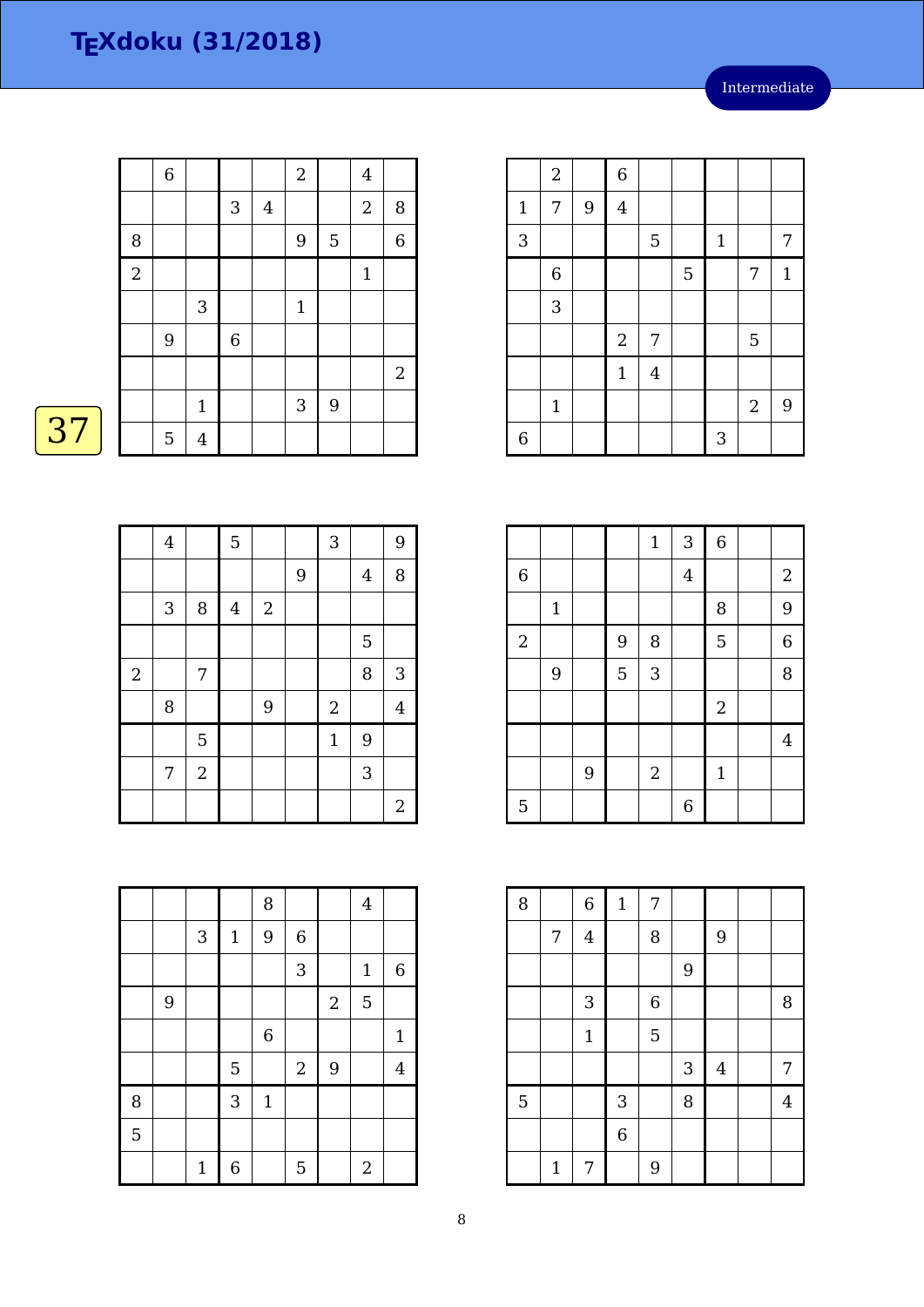|    |   |                |              |              |         |                  | 9              |   |             |
|----|---|----------------|--------------|--------------|---------|------------------|----------------|---|-------------|
|    |   |                | $\mathbf{1}$ | 8            | $\,6\,$ |                  |                |   |             |
|    |   |                | $\mathbf 5$  | $\mathbf{1}$ |         | $\boldsymbol{7}$ |                |   |             |
|    | 8 |                |              | 3            |         |                  |                |   | $\,$ 6 $\,$ |
|    |   | $\mathbf{1}$   |              |              |         |                  | $\overline{2}$ |   | 3           |
|    |   | 9              |              |              | 8       |                  | $\mathbf{1}$   |   |             |
|    | 7 | $\overline{2}$ |              |              | 9       |                  |                | 3 |             |
|    |   |                |              |              |         |                  |                | 6 |             |
| 43 |   |                |              |              |         | 8                |                |   | 7           |

| Λ |  |
|---|--|
|   |  |

| 8            | 9              | 5                |                |                | $\overline{\mathbf{4}}$ |                  |                  |
|--------------|----------------|------------------|----------------|----------------|-------------------------|------------------|------------------|
| 5            |                |                  |                | $\mathbf{1}$   | $\overline{6}$          |                  |                  |
| $\mathbf{1}$ |                | $\boldsymbol{6}$ |                |                |                         | 9                | $\overline{2}$   |
|              |                |                  | $\overline{6}$ |                | $\mathbf{1}$            | 7                |                  |
|              |                |                  |                | 7              |                         | $\boldsymbol{2}$ | $\boldsymbol{6}$ |
|              |                |                  |                |                |                         |                  | 5                |
|              | $\overline{2}$ |                  | 5              |                |                         |                  |                  |
|              |                |                  | 8              | $\overline{2}$ |                         | $\overline{4}$   | $\mathbf{1}$     |
|              |                | 7                | 9              |                |                         |                  |                  |

| 5                         | 8                | 7          |   | $\sqrt{2}$ |   |              |              |                |
|---------------------------|------------------|------------|---|------------|---|--------------|--------------|----------------|
| $\overline{4}$            | 9                |            |   |            |   | 7            |              |                |
|                           |                  | $\sqrt{2}$ |   |            |   | 8            |              |                |
|                           |                  |            |   |            |   | 9            |              |                |
|                           | 7                |            | 5 | 8          |   | $\mathbf{1}$ |              |                |
| $\ensuremath{\mathsf{3}}$ | $\boldsymbol{2}$ | 5          |   |            | 9 |              | 7            |                |
|                           | $\overline{4}$   |            | 8 |            |   | 3            | $\mathbf{1}$ |                |
|                           |                  | 9          |   | $\sqrt{3}$ |   |              |              | $\overline{4}$ |
| $\mathbf{1}$              |                  |            |   |            |   |              |              |                |

| 8              |            |                |                |              |             | $\overline{6}$ |                |                |
|----------------|------------|----------------|----------------|--------------|-------------|----------------|----------------|----------------|
| 5              |            |                |                |              |             |                |                | 9              |
|                |            | $\overline{c}$ | $\overline{4}$ |              |             |                |                | 8              |
|                |            |                |                |              |             |                |                |                |
| $\overline{2}$ |            | 8              |                |              |             | 5              | 9              |                |
| 3              |            | $\mathbf{1}$   |                | 9            | $\,$ 6 $\,$ |                | $\overline{2}$ |                |
|                | $\sqrt{2}$ |                |                |              | 8           |                |                |                |
|                |            |                |                |              |             |                | 3              | $\overline{4}$ |
|                |            | $\overline{4}$ | $\overline{6}$ | $\mathbf{1}$ |             | 9              | 8              |                |

|                | $\overline{6}$ |                |                | $\overline{4}$ | 7            |   |   | 3              |
|----------------|----------------|----------------|----------------|----------------|--------------|---|---|----------------|
| 9              |                | $\sqrt{2}$     |                | $\mathbf{1}$   |              |   |   |                |
|                |                |                |                |                |              |   |   | $\, 8$         |
|                |                |                | $\bf 4$        |                |              |   |   |                |
|                | 9              |                | $\overline{6}$ | 8              |              |   |   | $\overline{4}$ |
|                |                |                |                |                |              | 7 |   |                |
| $\overline{7}$ | $\sqrt{3}$     | $\overline{6}$ |                |                | $\mathbf{1}$ |   | 8 |                |
|                |                | $\mathbf{1}$   | $\sqrt{2}$     |                |              |   |   |                |
| $\sqrt{2}$     |                |                |                |                |              |   | 3 |                |

|                |                | $\overline{6}$ | $\overline{3}$   | 5              |                  | $\overline{4}$ | 9           |
|----------------|----------------|----------------|------------------|----------------|------------------|----------------|-------------|
| 3              | $\overline{4}$ |                |                  |                |                  | 5              |             |
| 9              |                |                |                  |                | $\boldsymbol{2}$ | 3              | $\,$ 6 $\,$ |
|                |                |                |                  | 3              |                  |                |             |
|                |                |                |                  | $\overline{4}$ | $\mathbf 1$      | 9              | 3           |
| $\overline{4}$ |                |                |                  | $\overline{6}$ |                  | 8              | 5           |
|                |                | 8              | 9                |                |                  |                |             |
|                |                |                |                  |                |                  |                | 8           |
|                | $\overline{2}$ |                | $\boldsymbol{6}$ | $\mathbf{1}$   |                  |                |             |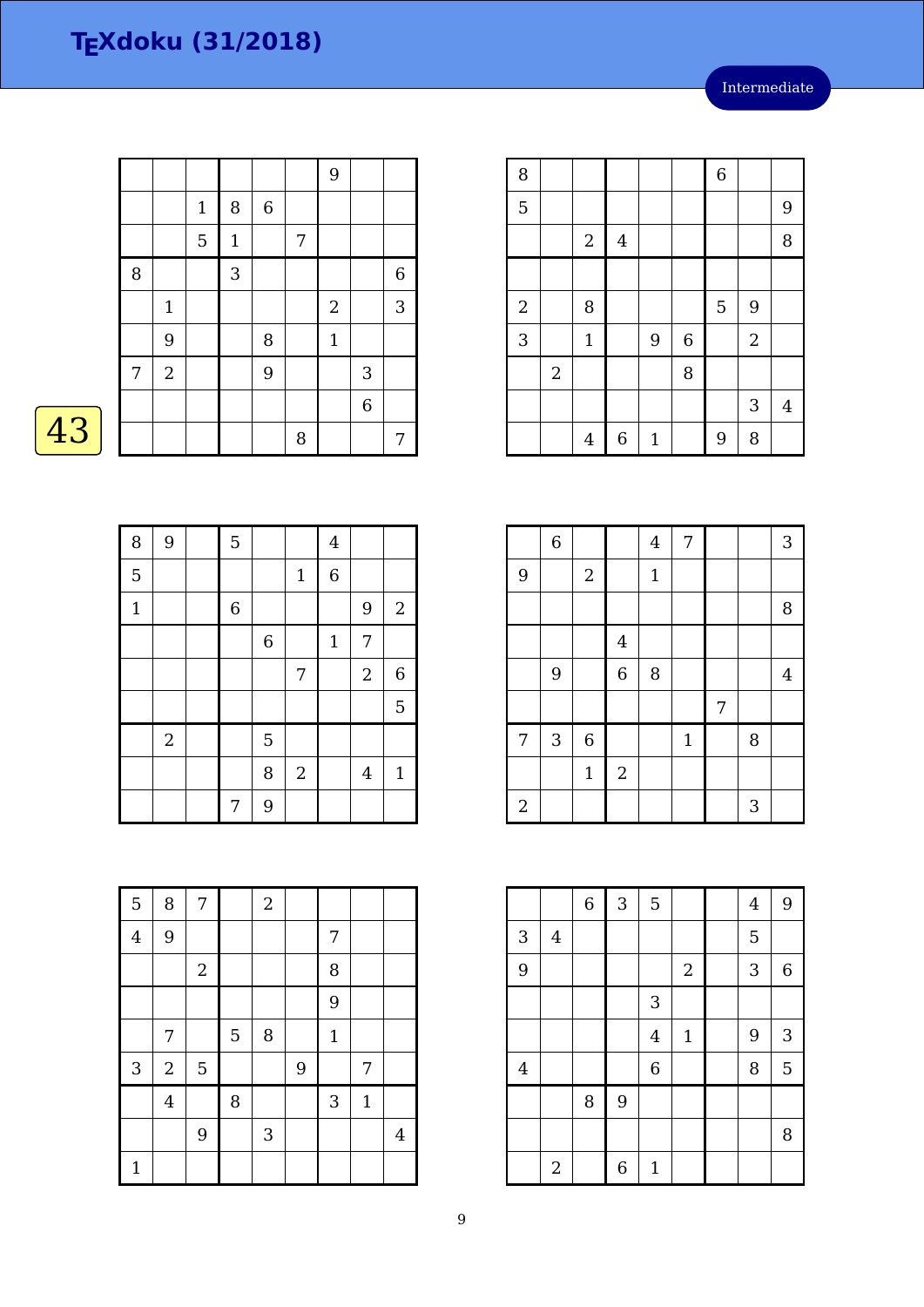Expert

|    | $\overline{\mathbf{4}}$ |                         | $\mathbf{1}$ |              |                |                |   |                  |            |
|----|-------------------------|-------------------------|--------------|--------------|----------------|----------------|---|------------------|------------|
|    |                         | $\,$ 6 $\,$             |              |              |                |                |   |                  | 9          |
|    |                         |                         | 5            | 6            |                | $\mathbf{1}$   |   |                  |            |
|    |                         |                         |              |              | $9$            |                |   |                  | $1\,$      |
|    |                         | $\mathbf{1}$            |              |              |                | 4              |   | $\overline{5}$   |            |
|    |                         | $\overline{\mathbf{4}}$ |              |              |                | $\overline{6}$ |   | $\sqrt{3}$       |            |
|    |                         |                         |              | 3            |                |                | 6 |                  |            |
|    | $\sqrt{3}$              | $\overline{2}$          |              |              |                | 8              | 5 |                  |            |
| 49 | 8                       |                         |              | $\mathbf{1}$ | $\overline{4}$ |                |   | $\boldsymbol{2}$ | $\sqrt{3}$ |

|                         | 5 |                |            | $\overline{2}$ |   | $\overline{6}$ |                  |                |
|-------------------------|---|----------------|------------|----------------|---|----------------|------------------|----------------|
| 7                       |   |                |            |                |   | $\overline{4}$ |                  |                |
| $\overline{\mathbf{4}}$ |   |                | $\sqrt{3}$ | 7              |   |                |                  | 8              |
|                         | 9 | $\overline{2}$ |            |                | 8 |                | $\overline{4}$   |                |
|                         | 7 |                | 9          |                |   |                | 8                | $\overline{2}$ |
| 8                       |   |                |            |                |   | $\overline{5}$ |                  |                |
|                         |   |                |            |                |   | 9              | $\boldsymbol{6}$ |                |
|                         |   | 5              | 8          |                |   |                |                  | 7              |
| 3                       |   | 7              |            |                |   |                |                  |                |

| 8              |                | $\boldsymbol{7}$ |             |             |                |                | $\overline{2}$ | $\,6$          |
|----------------|----------------|------------------|-------------|-------------|----------------|----------------|----------------|----------------|
|                |                | 9                |             |             | 5              |                | $\overline{7}$ |                |
| $\overline{6}$ |                |                  | $\sqrt{2}$  |             | $1\,$          |                |                |                |
| $\overline{4}$ | 8              |                  |             | 9           |                |                |                | $\overline{2}$ |
|                |                |                  |             |             |                | 5              |                |                |
|                | 9              |                  | $\mathbf 1$ | $\,$ 6 $\,$ |                |                |                |                |
|                | $\overline{2}$ |                  |             |             | $\overline{4}$ |                |                |                |
|                |                |                  |             |             | 9              |                |                | $\mathbf{1}$   |
|                |                |                  |             |             |                | $\overline{4}$ | 5              |                |

| $\mathbf{1}$   |                |            | 7           | $\overline{6}$ |   | 5              |                  |   |
|----------------|----------------|------------|-------------|----------------|---|----------------|------------------|---|
|                | $\overline{5}$ | $\sqrt{3}$ |             | 8              |   |                | $\boldsymbol{6}$ |   |
|                |                |            |             |                |   | 9              | $\overline{2}$   |   |
|                |                |            | 9           | 7              | 8 |                |                  |   |
| 3              |                |            | $\mathbf 1$ |                |   |                |                  | 9 |
| 7              |                |            |             | 5              |   |                |                  |   |
|                |                |            |             | 9              |   | $\overline{2}$ | 5                |   |
|                |                |            | $\,$ 6 $\,$ | 3              |   | $\mathbf{1}$   |                  |   |
| $\overline{2}$ | 7              |            | 8           |                |   |                |                  |   |

|                | $\,$ 6 $\,$ |   |                |       |                | $\mathbf{1}$   |                  |
|----------------|-------------|---|----------------|-------|----------------|----------------|------------------|
| $\bf 4$        | $\sqrt{2}$  |   |                |       |                |                |                  |
|                |             | 7 |                |       |                |                |                  |
| $\overline{3}$ | 8           | 9 |                |       | $\overline{4}$ |                |                  |
| $\overline{6}$ |             |   | 3              |       | 8              |                | 9                |
|                |             |   |                | $1\,$ |                |                |                  |
|                | $\bf 4$     |   |                | 7     |                | 9              |                  |
| $\mathbf 1$    |             |   | 9              |       | 3              | $\overline{2}$ | $\boldsymbol{6}$ |
|                |             |   | $\overline{4}$ |       |                |                | 3                |

| 3              |             |                |            |                  |              |   | 5 |             |
|----------------|-------------|----------------|------------|------------------|--------------|---|---|-------------|
| $\mathbf{1}$   |             |                |            |                  |              |   |   | $\,$ 6 $\,$ |
| $\overline{4}$ |             | $\,$ 6 $\,$    |            |                  |              |   | 7 |             |
|                |             | 3              | 5          |                  |              | 9 |   |             |
|                |             |                | 7          |                  | 3            |   |   |             |
|                | 7           |                | 8          |                  |              |   |   | $\mathbf 5$ |
| $\overline{9}$ |             | $\overline{4}$ | $\sqrt{3}$ |                  | $\mathbf{1}$ |   |   |             |
|                | $\mathbf 1$ |                |            |                  | 8            |   |   |             |
|                |             |                |            | $\boldsymbol{6}$ | 5            | 8 |   |             |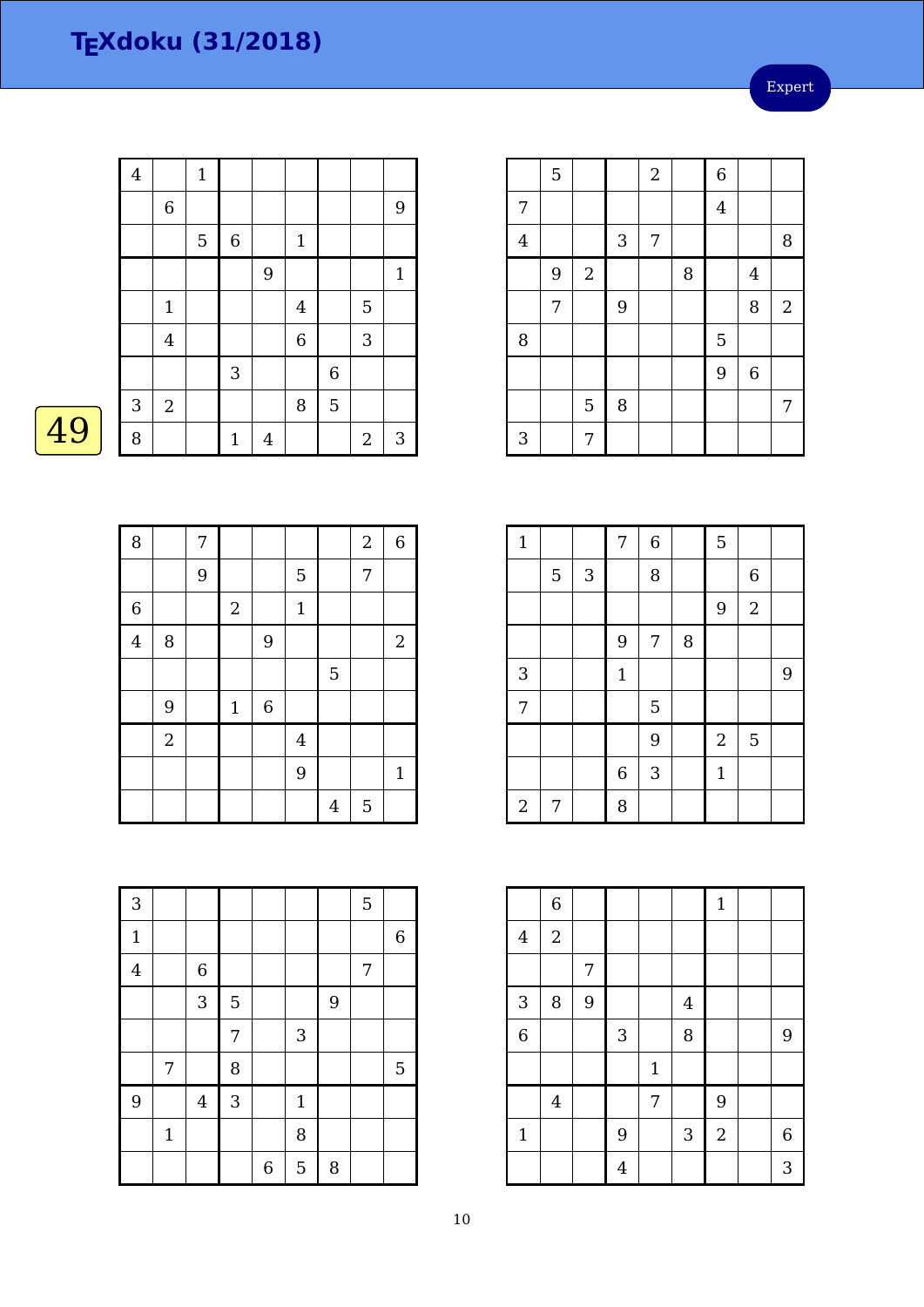Expert

|              |             |                  |              |                         |                | $\sqrt{2}$   |              |   |
|--------------|-------------|------------------|--------------|-------------------------|----------------|--------------|--------------|---|
|              | $\mathbf 1$ |                  |              |                         | 3              |              |              | 9 |
|              |             |                  | $\bf 4$      |                         |                | 5            | $\mathbf{1}$ | 8 |
|              |             |                  | $\mathbf{1}$ |                         | $\overline{2}$ | 8            |              |   |
|              |             |                  |              | 7                       |                |              |              |   |
| $\mathbf{3}$ |             | $\boldsymbol{2}$ | 8            | $\overline{\mathbf{4}}$ |                | 9            |              |   |
|              | 5           | $\overline{4}$   |              | 8                       |                | $\mathbf{1}$ | $\sqrt{2}$   |   |
|              |             |                  |              | $\overline{2}$          |                |              |              |   |
|              | 7           | 8                |              |                         |                |              |              |   |

 $\boxed{55}$ 

| $\overline{a}$ |                  |   |   |                |              |   | 7 |
|----------------|------------------|---|---|----------------|--------------|---|---|
|                | $1\,$            |   |   | $\sqrt{2}$     |              |   |   |
| 7              |                  | 8 |   |                | 9            |   |   |
|                |                  |   |   | $\mathbf{1}$   |              |   |   |
|                | 3                |   |   |                |              |   | 8 |
| 9              |                  |   | 5 | 7              | $\mathbf{1}$ |   | 3 |
| 8              |                  |   |   | $\overline{6}$ |              |   |   |
|                | 5                | 9 |   |                |              |   |   |
| $\mathbf{1}$   | $\boldsymbol{2}$ |   | 7 | 9              | 5            | 3 |   |

|   | $\boldsymbol{2}$ | $\,6\,$ |                |                  |                |             |                |   |
|---|------------------|---------|----------------|------------------|----------------|-------------|----------------|---|
| 7 | $\mathbf{1}$     |         | $\,$ 6 $\,$    |                  |                | 9           | $\sqrt{2}$     |   |
| 8 | $\overline{3}$   |         |                |                  | $\overline{4}$ |             | $\overline{6}$ |   |
| 9 |                  |         |                |                  |                | $\,$ 6 $\,$ | 8              |   |
|   | 8                |         | $\overline{4}$ | $\boldsymbol{6}$ | $\mathbf{1}$   |             |                | 7 |
|   |                  |         |                |                  | 7              |             |                |   |
|   |                  |         | $\overline{a}$ |                  |                |             |                |   |
|   | 7                |         |                | 8                | 3              |             |                |   |
|   |                  |         |                | $\mathbf{1}$     | 9              |             |                |   |

|       |                |         | $\sqrt{2}$     | 5           |              |                |                |
|-------|----------------|---------|----------------|-------------|--------------|----------------|----------------|
|       | $\,$ 6 $\,$    | 8       | $\overline{4}$ |             |              |                |                |
| $1\,$ | 5              |         |                | $\,$ 6 $\,$ |              | $\overline{4}$ |                |
|       | 7              | 3       |                |             | 5            |                | $\overline{6}$ |
|       |                |         |                | $\sqrt{3}$  |              | $\mathbf{1}$   |                |
|       |                | $\bf 4$ | $\overline{7}$ |             |              | 3              |                |
|       | $\overline{4}$ |         |                | $\sqrt{2}$  |              | $\overline{6}$ |                |
|       |                |         | 8              |             | $\mathbf{1}$ |                | 3              |
|       |                |         |                |             |              |                | 5              |

|                |            |                | 7              |   | $\mathbf{1}$ | 9              |                |                |
|----------------|------------|----------------|----------------|---|--------------|----------------|----------------|----------------|
|                | 8          |                |                |   |              |                |                |                |
|                |            |                |                |   |              | 7              |                | $\overline{4}$ |
|                | $1\,$      |                |                |   | 8            | $\overline{4}$ | 5              |                |
|                | 6          | $\overline{5}$ |                | 7 |              |                |                |                |
| $\overline{2}$ | 7          |                |                |   | $\bf 4$      | $\mathbf 1$    |                |                |
|                | 9          |                |                | 5 |              |                | $\overline{2}$ |                |
|                |            |                | $\overline{6}$ |   |              |                |                | $\mathbf{1}$   |
| 8              | $\sqrt{2}$ |                |                |   |              |                |                |                |

|                |   | $\overline{5}$ |            |              |                  |            |   |   |
|----------------|---|----------------|------------|--------------|------------------|------------|---|---|
|                | 3 | $\sqrt{2}$     |            |              |                  |            |   |   |
| 8              |   |                |            | 9            |                  |            |   | 3 |
| $\overline{6}$ |   |                |            |              | $\boldsymbol{2}$ | 9          |   |   |
|                |   |                | $\sqrt{3}$ |              | $\overline{6}$   |            |   | 5 |
|                |   |                |            | 5            |                  | $\sqrt{2}$ | 8 |   |
|                |   |                | 8          |              |                  |            | 5 |   |
|                | 7 | 3              | $\sqrt{2}$ | $\mathbf{1}$ |                  |            |   | 9 |
|                |   |                | 7          | 3            |                  |            |   |   |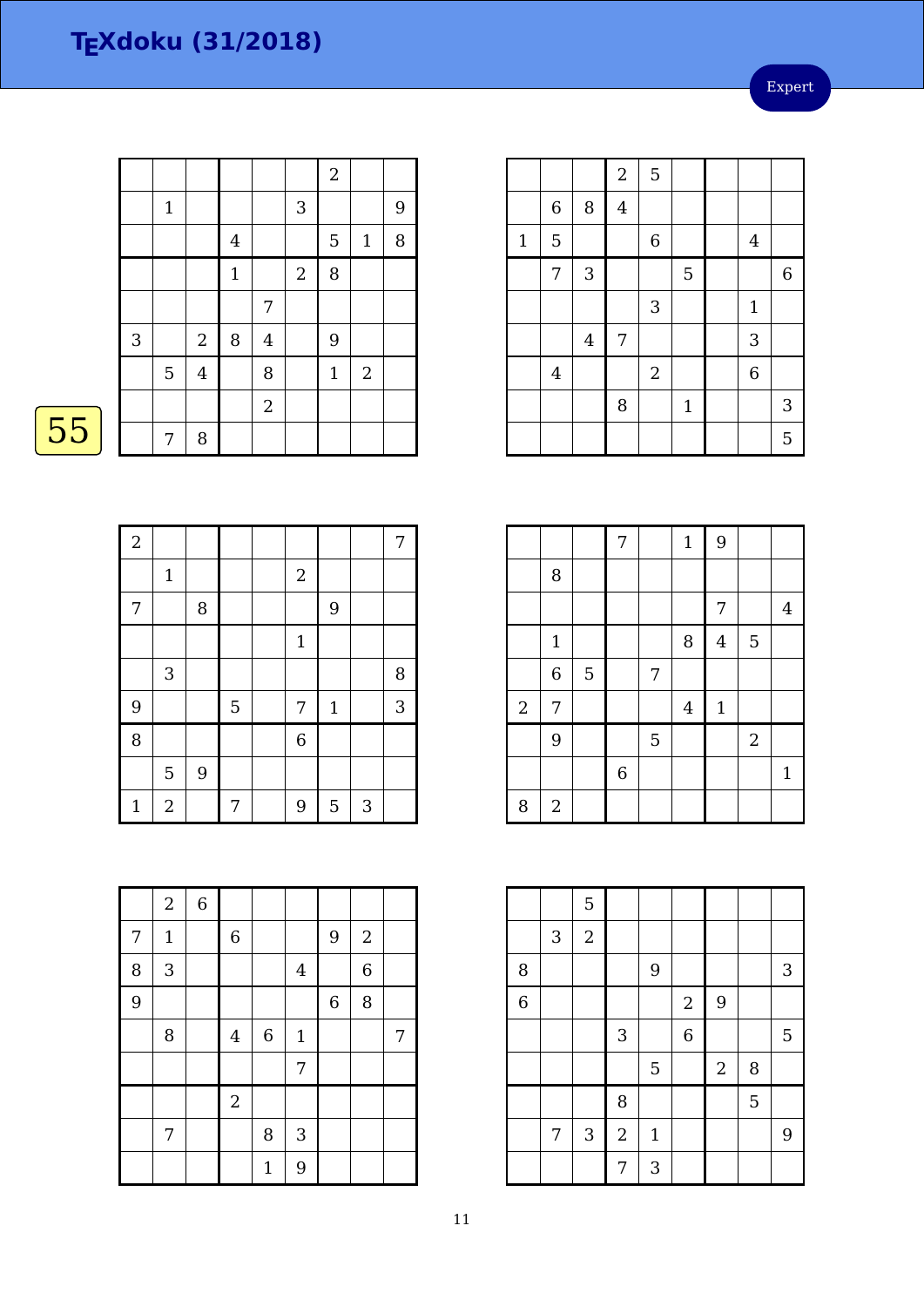|                | 5 | 8 | 2 | З | 1              | 9              | 4 | 6 |
|----------------|---|---|---|---|----------------|----------------|---|---|
| 6              | 1 | 3 | 9 | 7 | 4              | 8              | 5 | 2 |
| 9              | 4 | 2 | 5 | 8 | 6              | 3              | 7 | 1 |
| $\overline{2}$ | 8 | 9 | 7 | 6 | 3              | 4              | 1 | 5 |
| 4              | 6 | 7 | 8 | 1 | 5              | $\overline{2}$ | 3 | 9 |
| 5              | 3 | 1 | 4 | 9 | $\overline{c}$ | 6              | 8 | 7 |
| 8              | 9 | 6 | 3 | 5 | 7              | 1              | 2 | 4 |
| 1              | 7 | 4 | 6 | 2 | 8              | 5              | 9 | 3 |
| З              | 2 | 5 | 1 | 4 | 9              | 7              | 6 | 8 |
|                |   |   |   |   |                |                |   |   |

| 6           | 2 | 9 | 5 | 8 | 1 | $\overline{\mathbf{4}}$ | З |   |
|-------------|---|---|---|---|---|-------------------------|---|---|
| $\mathbf 1$ | 4 |   | 3 | 9 | 2 | 5                       | 8 | 6 |
| 3           | 5 | 8 | 6 | 7 | 4 | 9                       | 2 | 1 |
| 8           | 6 | 1 | 9 | 4 | 7 | $\overline{c}$          | 5 | З |
| 4           | 9 | З | 2 | 5 | 6 | 7                       | 1 | 8 |
| 5           | 7 | 2 | 8 | 1 | З | 6                       | 4 | 9 |
| 2           | 1 | 6 | 7 | 3 | 5 | 8                       | 9 | 4 |
| 7           | 8 | 4 | 1 | 2 | 9 | 3                       | 6 | 5 |
| 9           | З | 5 | 4 | 6 | 8 | 1                       |   | 2 |

| 5              | 6 | 1              | 9 | 7 | 8              | З              | 2 | 4              |
|----------------|---|----------------|---|---|----------------|----------------|---|----------------|
| 7              | 3 | 4              | 2 | 5 | 6              | 1              | 8 | 9              |
| 9              | 2 | 8              | 3 | 4 | 1              | 7              | 5 | 6              |
| 8              | 1 | 5              | 4 | 2 | 3              | 6              | 9 | 7              |
| 3              | 4 | 7              | 5 | 6 | 9              | $\overline{c}$ | 1 | 8              |
| $\overline{2}$ | 9 | 6              | 8 | 1 | 7              | 4              | 3 | 5              |
| $\mathbf{1}$   | 7 | $\overline{2}$ | 6 | 9 | 5              | 8              | 4 | 3              |
| 4              | 5 | 3              | 7 | 8 | $\overline{2}$ | 9              | 6 | 1              |
| 6              | 8 | 9              | 1 | 3 | 4              | 5              | 7 | $\overline{2}$ |

| 1 | 6 | 7 | 8 | 5 | 2 | 9 | 3 | 4 |
|---|---|---|---|---|---|---|---|---|
| 2 | 9 | 4 | 7 | 3 | 6 | 8 | 5 | 1 |
| 5 | 8 | 3 | 1 | 9 | 4 | 2 | 6 | 7 |
| 3 | 1 | 2 | 6 | 7 | 9 | 5 | 4 | 8 |
| 6 | 4 | 5 | 3 | 1 | 8 | 7 | 2 | 9 |
| 8 | 7 | 9 | 2 | 4 | 5 | 3 | 1 | 6 |
| 4 | 5 | 1 | 9 | 2 | 7 | 6 | 8 | 3 |
| 7 | 2 | 8 | 4 | 6 | 3 | 1 | 9 | 5 |
| g | 3 | 6 | 5 | 8 | 1 | 4 | 7 | 2 |

| 1 | 8 | 9 | 2 | 4 | 7 | 5 | 6 | З |
|---|---|---|---|---|---|---|---|---|
| 4 | 6 | З | 1 | 9 | 5 | 2 | 8 | 7 |
| 2 | 5 | 7 | З | 8 | 6 | 4 | 9 | 1 |
| 3 | 9 | 2 | 8 | 7 | 4 | 6 | 1 | 5 |
| 8 | 1 | 5 | 6 | 2 | З | 7 | 4 | 9 |
| 7 | 4 | 6 | 9 | 5 | 1 | 8 | 3 | 2 |
| 6 | 2 | 1 | 5 | 3 | 8 | 9 | 7 | 4 |
| 5 | 3 | 4 | 7 | 6 | 9 | 1 | 2 | 8 |
| g | 7 | 8 | 4 | 1 | 2 | 3 | 5 | 6 |

| 8<br>6<br>3<br>5<br>9<br>1<br>7<br>4<br>5<br>8<br>6<br>2<br>9<br>1<br>7<br>4<br>$\sqrt{2}$<br>1<br>8<br>5<br>З<br>6<br>7<br>9 | 2<br>3 |
|-------------------------------------------------------------------------------------------------------------------------------|--------|
|                                                                                                                               |        |
|                                                                                                                               |        |
|                                                                                                                               | 4      |
| 8<br>3<br>5<br>9<br>2<br>1<br>7<br>4                                                                                          | 6      |
| 6<br>$\overline{2}$<br>3<br>1<br>5<br>9<br>7<br>4                                                                             | 8      |
| 3<br>7<br>5<br>8<br>2<br>9<br>6<br>4                                                                                          | 1      |
| 3<br>5<br>8<br>2<br>6<br>1<br>4<br>7                                                                                          | 9      |
| 9<br>8<br>6<br>3<br>7<br>1<br>2<br>4                                                                                          | 5      |
| 2<br>3<br>5<br>6<br>8<br>9<br>1<br>7<br>4                                                                                     |        |

|   | 6 | 4 | 1 | 8              | 9 | 3 | 2 | 5 |
|---|---|---|---|----------------|---|---|---|---|
| 9 | 8 | 3 | 5 | $\overline{a}$ | 4 | 1 | 6 | 7 |
| 1 | 2 | 5 | 3 | 7              | 6 | 9 | 8 | 4 |
| 5 | 9 | 2 | 4 | 1              | 3 | 6 | 7 | 8 |
| 3 | 1 | 8 | 7 | 6              | 2 | 5 | 4 | 9 |
| 6 | 4 | 7 | 9 | 5              | 8 | 2 | 1 | 3 |
| 4 | 7 | 9 | 6 | 3              | 1 | 8 | 5 | 2 |
| 2 | 5 | 1 | 8 | 9              | 7 | 4 | 3 | 6 |
| 8 | 3 | 6 | 2 | 4              | 5 | 7 | 9 | 1 |

| 9 | 1 | 7 | 3              | 8              | 5 | 6 | 2 | 4 |
|---|---|---|----------------|----------------|---|---|---|---|
| 2 | 6 | 5 | 1              | 7              | 4 | 3 | 8 | 9 |
| 8 | 4 | 3 | $\overline{c}$ | 9              | 6 | 7 | 1 | 5 |
|   | 9 | 6 | 5              | 4              | 2 | 8 | 3 | 1 |
| З | 5 | 4 | 7              | 1              | 8 | 9 | 6 | 2 |
| 1 | 2 | 8 | 9              | 6              | 3 | 4 | 5 | 7 |
| 5 | 7 | 2 | 8              | 3              | 9 | 1 | 4 | 6 |
| 6 | З | 9 | 4              | 5              | 1 | 2 |   | 8 |
| 4 | 8 | 1 | 6              | $\overline{2}$ | 7 | 5 | 9 | 3 |

| 8 | 1 | 4              | 5              | 3 | 7 | 6            | 9              | 2 |
|---|---|----------------|----------------|---|---|--------------|----------------|---|
| 7 | 5 | 3              | 9              | 6 | 2 | 8            | 4              | 1 |
| 6 | 9 | $\overline{c}$ | 8              | 4 | 1 | 3            | 5              | 7 |
| 2 | 6 | 9              | 7              | 5 | 3 | $\mathbf{1}$ | 8              | 4 |
| 5 | 3 | 1              | 4              | 2 | 8 | 9            | 7              | 6 |
| 4 | 7 | 8              | 6              | 1 | 9 | 2            | 3              | 5 |
| 1 | 4 | 6              | 3              | 9 | 5 | 7            | $\overline{2}$ | 8 |
| 9 | 2 | 7              | 1              | 8 | 4 | 5            | 6              | 3 |
| 3 | 8 | 5              | $\overline{a}$ | 7 | 6 | 4            | 1              | 9 |

| 8              | З | 6 | 4 | 7              | 1 | 5 | 2 | 9 |
|----------------|---|---|---|----------------|---|---|---|---|
| 7              | 4 | 1 | 2 | 9              | 5 | 8 | 6 | 3 |
| 5              | 9 | 2 | З | 8              | 6 | 7 | 4 | 1 |
| 4              | 5 | 7 | 9 | $\overline{c}$ | 8 | 3 | 1 | 6 |
| 9              | 6 | 8 | 1 | 3              | 4 | 2 | 7 | 5 |
| $\overline{c}$ | 1 | 3 | 5 | 6              | 7 | 9 | 8 | 4 |
| 1              | 8 | 9 | 6 | 5              | 2 | 4 | 3 | 7 |
| 3              | 7 | 4 | 8 | 1              | 9 | 6 | 5 | 2 |
| 6              | 2 | 5 |   | 4              | 3 | 1 | 9 | 8 |

| 7 | 2 | 9 | 1 | 4 | 6 | 3              | 8 | 5 |
|---|---|---|---|---|---|----------------|---|---|
| 8 | 6 | 1 | 9 | 3 | 5 | 4              | 7 | 2 |
| 3 | 5 | 4 | 7 | 2 | 8 | 6              | 9 | 1 |
| 2 | 8 | З | 6 | 9 | 4 | 5              | 1 | 7 |
| 1 | 7 | 6 | 5 | 8 | З | 9              | 2 | 4 |
| 4 | 9 | 5 | 2 | 1 | 7 | 8              | З | 6 |
| 6 | 1 | 8 | 4 | 7 | 9 | $\overline{c}$ | 5 | З |
| 9 | 4 | 2 | З | 5 | 1 | 7              | 6 | 8 |
| 5 | 3 | 7 | 8 | 6 | 2 | 1              | 4 | 9 |

| 9 | 7 | 6 | 8 | 4 | 1 | $\overline{c}$ | 3 | 5 |
|---|---|---|---|---|---|----------------|---|---|
| 5 | 3 | 2 | 7 | 6 | 9 | 1              | 4 | 8 |
| 1 | 4 | 8 | 2 | 5 | 3 | 7              | 9 | 6 |
| 3 | 2 | 4 | 5 | 9 | 7 | 8              | 6 | 1 |
| 8 | 9 | 5 | 4 | 1 | 6 | 3              | 7 | 2 |
| 7 | 6 | 1 | 3 | 8 | 2 | 4              | 5 | 9 |
| 6 | 5 | 7 | 1 | 3 | 8 | 9              | 2 | 4 |
| 2 | 1 | 9 | 6 | 7 | 4 | 5              | 8 | 3 |
| 4 | 8 | З | 9 | 2 | 5 | 6              | 1 | 7 |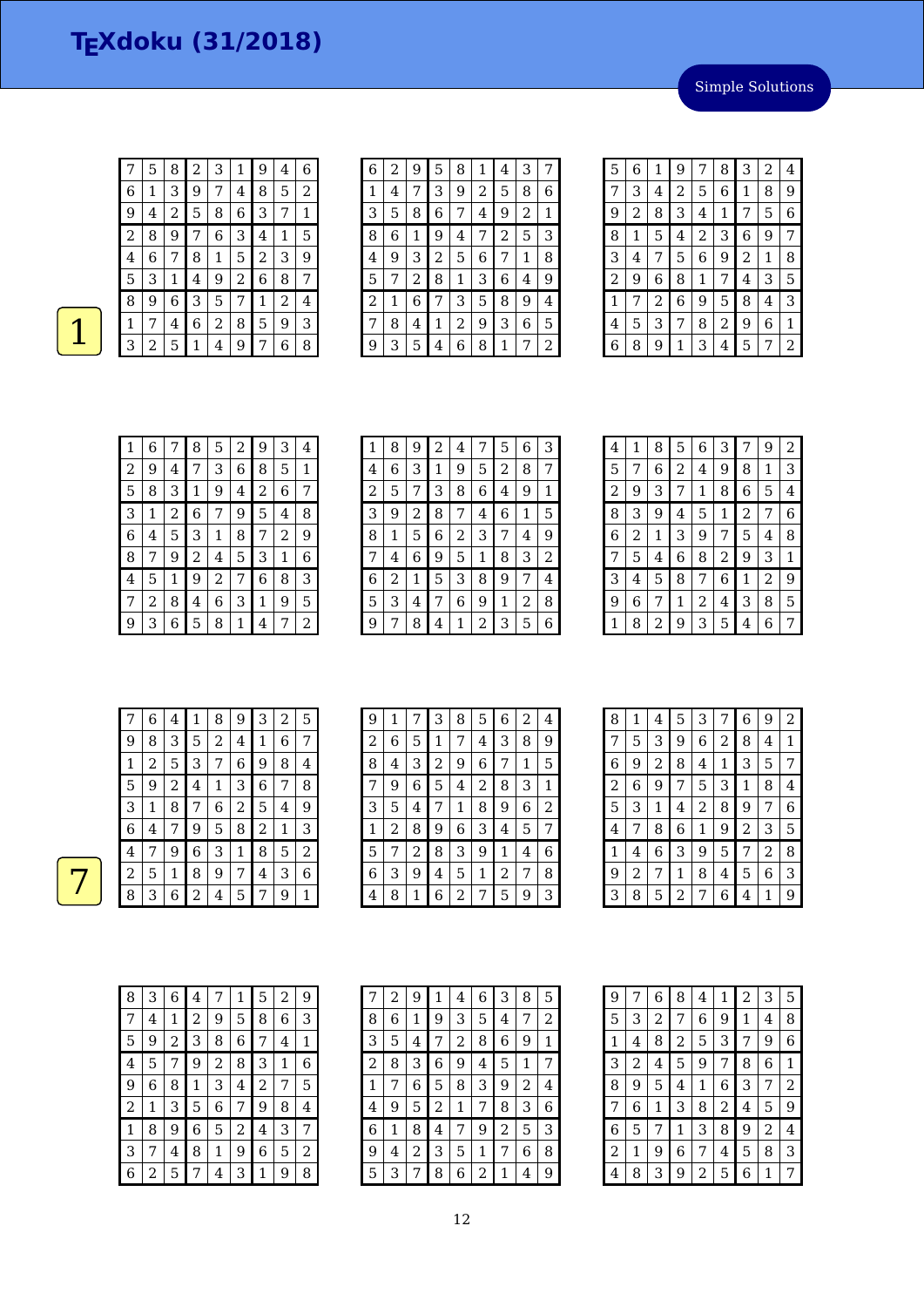Easy Solutions

| ۹ |
|---|
|   |

| 8 | 3 | 9              |   | 6              | 1 | $\overline{\mathbf{c}}$ | 5 | 4 |
|---|---|----------------|---|----------------|---|-------------------------|---|---|
| 1 | 5 | 7              | 8 | 4              | 2 | 3                       | 6 | 9 |
| 4 | 2 | 6              | 3 | 9              | 5 | 8                       | 1 | 7 |
| 2 | 9 | 8              | 1 | 3              | 4 | 6                       | 7 | 5 |
| З | 6 | 1              | 5 | 7              | 9 | 4                       | 2 | 8 |
|   | 4 | 5              | 2 | 8              | 6 | 1                       | 9 | 3 |
| 9 | 8 | 4              | 6 | $\overline{2}$ | 7 | 5                       | 3 | 1 |
| 5 | 7 | $\overline{2}$ | 4 | 1              | 3 | 9                       | 8 | 6 |
| 6 | 1 | 3              | 9 | 5              | 8 | 7                       | 4 | 2 |

| 2 | 9 | 6 | 5 | З | 7 | 8 | 1 |
|---|---|---|---|---|---|---|---|
| 8 | 5 | 1 | 4 | 7 | 2 | 6 | 9 |
| 6 | 1 | 8 | 9 | 2 | 4 | 5 | 3 |
| 9 | З | 5 | 7 | 1 | 8 | 4 | 2 |
| 5 | 8 | 2 | 3 | 4 | 9 | 7 | 6 |
| 4 | 7 | 9 | 8 | 6 | 1 | 3 | 5 |
| 1 | 2 | 4 | 6 | 8 | 3 | 9 | 7 |
| 3 | 6 | 7 | 2 | 9 | 5 | 1 | 4 |
|   | 4 | 3 | 1 | 5 | 6 | 2 | 8 |
|   |   |   |   |   |   |   |   |

| 2 | 1 | 7 | 8 | 9              | 3              | 5              | 4 | 6 |
|---|---|---|---|----------------|----------------|----------------|---|---|
| 9 | 4 | 6 | 5 | 1              | 7              | $\overline{2}$ | 3 | 8 |
| 3 | 5 | 8 | 4 | 6              | $\overline{c}$ | 9              | 1 | 7 |
| 5 | 6 | 2 | 1 | 3              | 8              | 7              | 9 | 4 |
| 8 | З | 4 | 7 | $\overline{c}$ | 9              | 6              | 5 | 1 |
| 7 | 9 | 1 | 6 | 5              | 4              | 8              | 2 | 3 |
| 1 | 2 | 9 | 3 | 8              | 6              | 4              | 7 | 5 |
| 4 | 8 | 3 | 9 | 7              | 5              | 1              | 6 | 2 |
| 6 | 7 | 5 | 2 | 4              | 1              | 3              | 8 | 9 |

| 2            | 6 |   | 3 | 8 | 9 | 1 | 4 | 5 |
|--------------|---|---|---|---|---|---|---|---|
| 4            | 8 | 9 | 2 | 5 | 1 | 7 | 6 | 3 |
| $\mathbf{1}$ | 3 | 5 | 6 | 7 | 4 | 8 | 2 | 9 |
| 8            | 1 | 3 | 5 | 9 | 2 | 4 | 7 | 6 |
| 5            | 4 | 2 | 1 | 6 | 7 | 9 | 3 | 8 |
| 9            | 7 | 6 | 8 | 4 | 3 | 5 | 1 | 2 |
| 6            | 9 | 1 | 7 | 2 | 8 | 3 | 5 | 4 |
| 3            | 5 | 4 | 9 | 1 | 6 | 2 | 8 | 7 |
|              | 2 | 8 | 4 | 3 | 5 | 6 | 9 | 1 |

| 9 | 3 | 1 | 8 | 2 | 4 | 7 | 5 | 6 |
|---|---|---|---|---|---|---|---|---|
| 7 | 6 | 2 | 9 | 3 | 5 | 1 | 8 | 4 |
| 4 | 5 | 8 | 1 | 7 | 6 | 2 | 9 | 3 |
| 8 | 9 | 4 | 5 | 6 | 1 | 3 | 7 | 2 |
| 5 | 7 | 6 | 2 | 8 | 3 | 4 | 1 | 9 |
| 2 | 1 | 3 | 4 | 9 | 7 | 5 | 6 | 8 |
| 1 | 8 | 7 | 6 | 4 | 2 | 9 | 3 | 5 |
| 3 | 2 | 9 | 7 | 5 | 8 | 6 | 4 | 1 |
| 6 | 4 | 5 | 3 | 1 | 9 | 8 | 2 | 7 |

| 4              | 9 | 2 | 8              | 1 | 5 | 7 | 6 | 3              |
|----------------|---|---|----------------|---|---|---|---|----------------|
| 1              | 8 | 7 | 6              | 3 | 4 | 5 | 9 | $\overline{2}$ |
| 6              | 5 | 3 | 9              | 7 | 2 | 8 | 4 | $\mathbf 1$    |
| 7              | 2 | 8 | $\mathbf{1}$   | 5 | 9 | 4 | 3 | 6              |
| 9              | 3 | 6 | $\overline{2}$ | 4 | 7 | 1 | 8 | 5              |
| 5              | 4 | 1 | 3              | 8 | 6 | 9 | 2 | 7              |
| $\overline{c}$ | 1 | 5 | 4              | 9 | 3 | 6 | 7 | 8              |
| 8              | 6 | 4 | 7              | 2 | 1 | 3 | 5 | 9              |
| 3              |   | 9 | 5              | 6 | 8 | 2 | 1 | 4              |

| 8 | 3 | 9 | 7              | 6 | 1 | 2 | 5 | 4                           |
|---|---|---|----------------|---|---|---|---|-----------------------------|
| 1 | 5 | 7 | 8              | 4 | 2 | 3 | 6 | 9                           |
| 4 | 2 | 6 | 3              | 9 | 5 | 8 | 1 | 7                           |
| 2 | 9 | 8 | 1              | 3 | 4 | 6 | 7 | 5                           |
| 3 | 6 | 1 | 5              | 7 | 9 | 4 | 2 | 8                           |
| 7 | 4 | 5 | $\overline{c}$ | 8 | 6 | 1 | 9 | 3                           |
| 9 | 8 | 4 | 6              | 2 | 7 | 5 | 3 | 1                           |
| 5 | 7 | 2 | 4              | 1 | 3 | 9 | 8 | 6                           |
| հ |   | 3 | q              | 5 | 8 | 7 | 4 | $\mathcal{D}_{\mathcal{L}}$ |

| 4 | 2 | 9 | 6           | 5 | 3 | 7 | 8 | 1 |
|---|---|---|-------------|---|---|---|---|---|
| 3 | 8 | 5 | $\mathbf 1$ | 4 | 7 | 2 | 6 | 9 |
| 7 | 6 | 1 | 8           | 9 | 2 | 4 | 5 | 3 |
| 6 | 9 | 3 | 5           | 7 | 1 | 8 | 4 | 2 |
| 1 | 5 | 8 | 2           | 3 | 4 | 9 | 7 | 6 |
| 2 | 4 | 7 | 9           | 8 | 6 | 1 | 3 | 5 |
| 5 | 1 | 2 | 4           | 6 | 8 | 3 | 9 | 7 |
| 8 | 3 | 6 | 7           | 2 | 9 | 5 | 1 | 4 |
| 9 |   | 4 | 3           | 1 | 5 | 6 | 2 | 8 |

| $\overline{a}$ | 1 | 7              | 8              | 9 | 3 | 5 | 4              | 6 |
|----------------|---|----------------|----------------|---|---|---|----------------|---|
| 9              | 4 | 6              | 5              | 1 | 7 | 2 | 3              | 8 |
| 3              | 5 | 8              | 4              | 6 | 2 | 9 | 1              | 7 |
| 5              | 6 | $\overline{c}$ | 1              | 3 | 8 | 7 | 9              | 4 |
| 8              | 3 | 4              | 7              | 2 | 9 | 6 | 5              | 1 |
| 7              | 9 | 1              | 6              | 5 | 4 | 8 | $\overline{c}$ | 3 |
| 1              | 2 | 9              | 3              | 8 | 6 | 4 | 7              | 5 |
| 4              | 8 | 3              | 9              | 7 | 5 | 1 | 6              | 2 |
| 6              | 7 | 5              | $\overline{c}$ | 4 | 1 | 3 | 8              | 9 |

| 2 | 6 | 7 | З | 8 | 9 | 1 | 4 | 5 |
|---|---|---|---|---|---|---|---|---|
| 4 | 8 | 9 | 2 | 5 | 1 | 7 | 6 | З |
| 1 | 3 | 5 | 6 | 7 | 4 | 8 | 2 | 9 |
| 8 | 1 | 3 | 5 | 9 | 2 | 4 | 7 | 6 |
| 5 | 4 | 2 | 1 | 6 | 7 | 9 | 3 | 8 |
| 9 | 7 | 6 | 8 | 4 | 3 | 5 | 1 | 2 |
| 6 | 9 | 1 | 7 | 2 | 8 | 3 | 5 | 4 |
| 3 | 5 | 4 | 9 | 1 | 6 | 2 | 8 | 7 |
| 7 | 2 | 8 | 4 | 3 | 5 | 6 | 9 | 1 |

| 9              | 3 | 1 | 8 | 2 | 4 |   | 5 | 6 |
|----------------|---|---|---|---|---|---|---|---|
| 7              | 6 | 2 | 9 | 3 | 5 | 1 | 8 | 4 |
| 4              | 5 | 8 | 1 | 7 | 6 | 2 | 9 | З |
| 8              | 9 | 4 | 5 | 6 | 1 | 3 | 7 | 2 |
| 5              | 7 | 6 | 2 | 8 | З | 4 | 1 | 9 |
| $\overline{c}$ | 1 | З | 4 | 9 | 7 | 5 | 6 | 8 |
| 1              | 8 | 7 | 6 | 4 | 2 | 9 | 3 | 5 |
| 3              | 2 | 9 | 7 | 5 | 8 | 6 | 4 | 1 |
| 6              | 4 | 5 | З | 1 | 9 | 8 | 2 | 7 |

| 4 | 9 | 2           | 8 | 1              | 5              | 7 | 6              | 3              |
|---|---|-------------|---|----------------|----------------|---|----------------|----------------|
| 1 | 8 | 7           | 6 | 3              | 4              | 5 | 9              | $\overline{2}$ |
| 6 | 5 | 3           | 9 | 7              | $\overline{c}$ | 8 | 4              | $\mathbf 1$    |
| 7 | 2 | 8           | 1 | 5              | 9              | 4 | 3              | 6              |
| 9 | 3 | 6           | 2 | 4              | 7              | 1 | 8              | 5              |
| 5 | 4 | $\mathbf 1$ | 3 | 8              | 6              | 9 | $\overline{2}$ | 7              |
| 2 | 1 | 5           | 4 | 9              | 3              | 6 | 7              | 8              |
| 8 | 6 | 4           | 7 | $\overline{c}$ | 1              | 3 | 5              | 9              |
| 3 | 7 | 9           | 5 | 6              | 8              | 2 | 1              | 4              |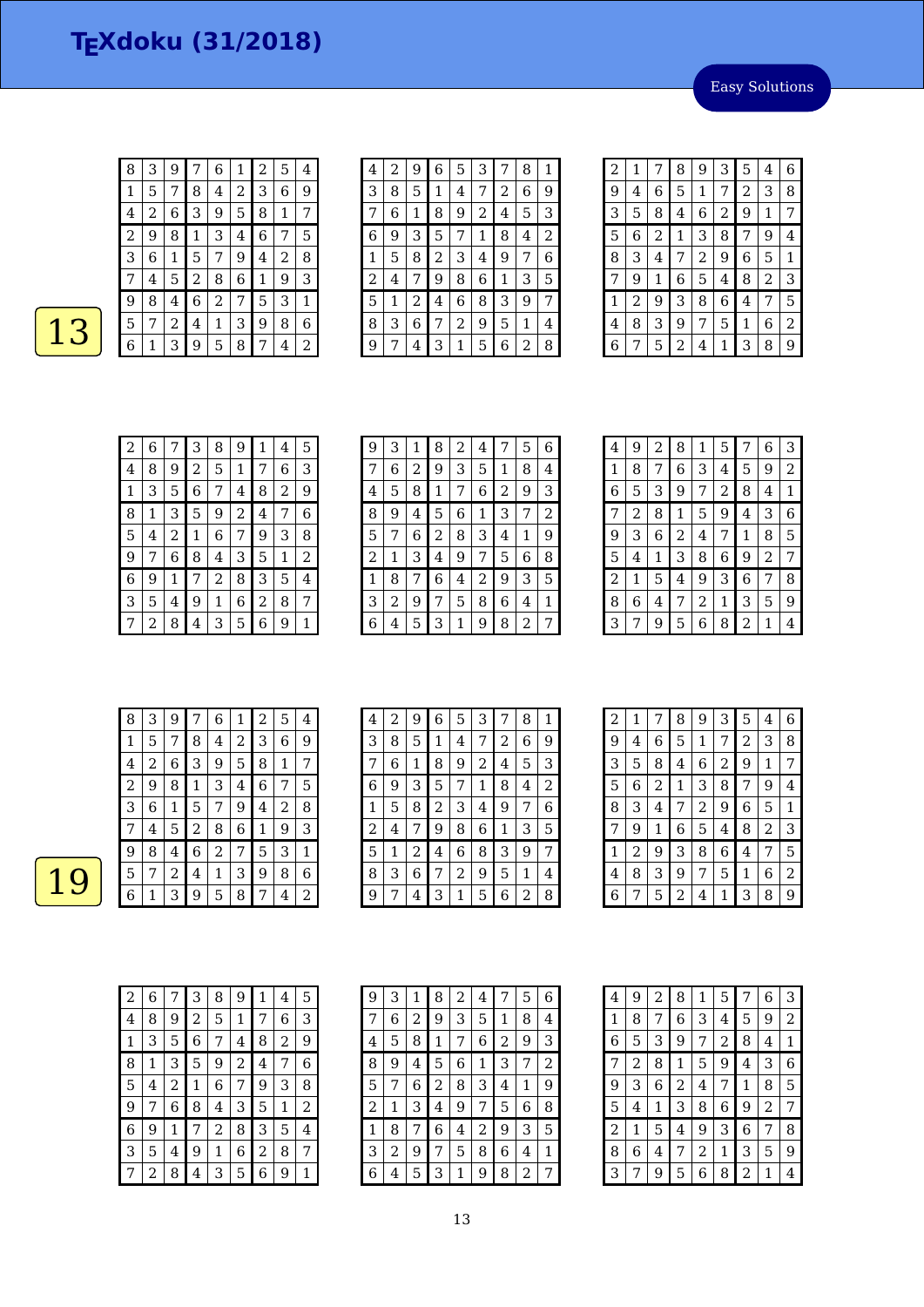Intermediate Solutions

|--|--|

|                | 5 | 1 | 6           | 4 | 8 | 9 | З | 2 |
|----------------|---|---|-------------|---|---|---|---|---|
| 6              | 8 | 9 | 5           | 2 | 3 | 4 | 7 | 1 |
| 4              | 2 | 3 | $\mathbf 1$ | 9 | 7 | 5 | 8 | 6 |
| 1              | 9 | 4 | 8           | 3 | 2 | 6 | 5 | 7 |
| 8              | 3 | 2 | 7           | 5 | 6 | 1 | 9 | 4 |
| 5              | 7 | 6 | 4           | 1 | 9 | 3 | 2 | 8 |
| З              | 1 | 8 | 9           | 7 | 4 | 2 | 6 | 5 |
| 9              | 4 | 7 | 2           | 6 | 5 | 8 | 1 | 3 |
| $\overline{c}$ | 6 | 5 | 3           | 8 | 1 | 7 | 4 | 9 |

| 6              | 2 | 3 | 7              | 4 | 1              | 5 | 8 | 9 |
|----------------|---|---|----------------|---|----------------|---|---|---|
| 5              | 7 | 9 | 8              | 2 | 3              | 4 | 6 | 1 |
| 1              | 8 | 4 | 9              | 5 | 6              | 7 | 3 | 2 |
| 3              | 6 | 5 | 1              | 9 | $\overline{c}$ | 8 | 4 | 7 |
| $\overline{2}$ | 9 | 7 | 4              | 8 | 5              | 3 | 1 | 6 |
| 8              | 4 | 1 | 3              | 6 | 7              | 9 | 2 | 5 |
| 9              | 1 | 8 | 6              | 7 | 4              | 2 | 5 | 3 |
| 4              | 3 | 2 | 5              | 1 | 9              | 6 | 7 | 8 |
|                | 5 | 6 | $\overline{2}$ | 3 | 8              | 1 | 9 | 4 |

| 4 | 5 | 6 | 9              | $\overline{c}$ | 7              | 3 | 8 | 1              |
|---|---|---|----------------|----------------|----------------|---|---|----------------|
| 9 | 7 | 8 | 3              | 1              | 5              | 2 | 4 | 6              |
| 1 | 3 | 2 | 8              | 6              | 4              | 7 | 9 | 5              |
| 3 | 4 | 9 | 1              | 8              | 6              | 5 | 7 | $\overline{c}$ |
| 6 | 2 | 5 | 7              | 3              | 9              | 4 | 1 | 8              |
| 8 | 1 | 7 | 4              | 5              | $\overline{c}$ | 6 | 3 | 9              |
| 5 | 9 | 4 | $\overline{c}$ | 7              | 8              | 1 | 6 | 3              |
| 7 | 6 | 1 | 5              | 9              | З              | 8 | 2 | 4              |
| 2 | 8 | 3 | 6              | 4              | 1              | 9 | 5 | 7              |

|              | 5 | 2 | 9                | 6 | 4 | 3              | 1 | 8 |
|--------------|---|---|------------------|---|---|----------------|---|---|
| 6            | 3 | 4 | 8                | 7 | 1 | 9              | 2 | 5 |
| 8            | 9 | 1 | 5                | 3 | 2 | 6              | 4 | 7 |
| 9            | 4 | 7 | 1                | 8 | 6 | $\overline{c}$ | 5 | 3 |
| 5            | 2 | 3 | 7                | 4 | 9 | 1              | 8 | 6 |
| $\mathbf{1}$ | 8 | 6 | 3                | 2 | 5 | 4              | 7 | 9 |
| 2            | 1 | 9 | 6                | 5 | 8 | 7              | 3 | 4 |
| 3            | 6 | 5 | 4                | 1 | 7 | 8              | 9 | 2 |
| 4            |   | 8 | $\boldsymbol{2}$ | 9 | 3 | 5              | 6 | 1 |

| 1 | 6 | 2 | 3 | 9 | 8 | 5 | 4 | 7 |
|---|---|---|---|---|---|---|---|---|
| 5 | З | 9 | 7 | 4 | 1 | 8 | 6 | 2 |
| 8 | 7 | 4 | 2 | 6 | 5 | 1 | 9 | З |
| 4 | 1 | 7 | 6 | 5 | 2 | 3 | 8 | 9 |
| 9 | 2 | З | 8 | 7 | 4 | 6 | 1 | 5 |
| 6 | 5 | 8 | 1 | З | 9 | 7 | 2 | 4 |
| 7 | 8 | 1 | 4 | 2 | 3 | 9 | 5 | 6 |
| 3 | 4 | 5 | 9 | 1 | 6 | 2 | 7 | 8 |
| 2 | 9 | 6 | 5 | 8 | 7 | 4 | З | 1 |

| 9              | 8 | 2 | 6 | 4 | 5 | 7 | 1 | 3 |
|----------------|---|---|---|---|---|---|---|---|
| 3              | 6 | 7 | 2 | 8 | 1 | 9 | 5 | 4 |
| 5              | 1 | 4 | 7 | 9 | 3 | 2 | 6 | 8 |
| 1              | З | 6 | 4 | 7 | 9 | 8 | 2 | 5 |
| 7              | 4 | 8 | 5 | 6 | 2 | 3 | 9 | 1 |
| $\overline{c}$ | 9 | 5 | 1 | 3 | 8 | 6 | 4 | 7 |
| 6              | 7 | 9 | 8 | 1 | 4 | 5 | 3 | 2 |
| 8              | 2 | 1 | 3 | 5 | 6 | 4 | 7 | 9 |
| 4              | 5 | 3 | 9 | 2 | 7 | 1 | 8 | 6 |

| З | 6 |              | 8 | 5 | 2 | 1              | 4 | 9 |
|---|---|--------------|---|---|---|----------------|---|---|
| 5 | 1 | 9            | З | 4 | 6 | 7              | 2 | 8 |
| 8 | 4 | 2            | 1 | 7 | 9 | 5              | 3 | 6 |
| 2 | 7 | 6            | 5 | 9 | 4 | 8              | 1 | 3 |
| 4 | 8 | 3            | 7 | 2 | 1 | 6              | 9 | 5 |
| 1 | 9 | 5            | 6 | 3 | 8 | $\overline{c}$ | 7 | 4 |
|   | 3 | 8            | 9 | 1 | 5 | 4              | 6 | 2 |
| 6 | 2 | $\mathbf{1}$ | 4 | 8 | З | 9              | 5 | 7 |
| 9 | 5 | 4            | 2 | 6 |   | 3              | 8 |   |
|   |   |              |   |   |   |                |   |   |

| 4 | $\overline{2}$ | 5 | 6           | 1              | 7 | 9              | 3 | 8 |
|---|----------------|---|-------------|----------------|---|----------------|---|---|
| 1 | 7              | 9 | 4           | 3              | 8 | 5              | 6 | 2 |
| 3 | 8              | 6 | 9           | 5              | 2 | $\mathbf 1$    | 4 | 7 |
| 2 | 6              | 4 | 3           | 9              | 5 | 8              | 7 | 1 |
| 5 | 3              | 7 | 8           | 6              | 1 | $\overline{2}$ | 9 | 4 |
| 8 | 9              | 1 | 2           | 7              | 4 | 6              | 5 | 3 |
| 9 | 5              | 2 | $\mathbf 1$ | 4              | 3 | 7              | 8 | 6 |
|   | 1              | 3 | 5           | 8              | 6 | 4              | 2 | 9 |
| 6 | 4              | 8 | 7           | $\overline{2}$ | 9 | 3              | 1 | 5 |

|                | 4 | 6              | 5              | 8              | 1              | 3              | 2 | 9              |
|----------------|---|----------------|----------------|----------------|----------------|----------------|---|----------------|
| 5              | 2 | 1              | 3              | 7              | 9              | 6              | 4 | 8              |
| 9              | 3 | 8              | 4              | $\overline{c}$ | 6              | 5              | 7 | $\mathbf 1$    |
| 4              | 1 | 9              | 8              | 3              | $\overline{c}$ | 7              | 5 | 6              |
| $\overline{2}$ | 5 | 7              | 6              | 1              | 4              | 9              | 8 | 3              |
| 6              | 8 | З              | 7              | 9              | 5              | $\overline{c}$ | 1 | 4              |
| 8              | 6 | 5              | $\overline{c}$ | 4              | 3              | 1              | 9 | 7              |
| 1              | 7 | $\overline{c}$ | 9              | 6              | 8              | 4              | 3 | 5              |
| 3              | 9 | 4              | $\mathbf 1$    | 5              | 7              | 8              | 6 | $\overline{2}$ |

| 9 | 2 | 4 | 8 | 1 | 3 | 6              | 5 | 7 |
|---|---|---|---|---|---|----------------|---|---|
| 6 | 5 | 8 | 7 | 9 | 4 | 3              | 1 | 2 |
| 7 | 1 | 3 | 2 | 6 | 5 | 8              | 4 | 9 |
| 2 | 4 | 7 | 9 | 8 | 1 | 5              | 3 | 6 |
| 1 | 9 | 6 | 5 | 3 | 2 | 4              | 7 | 8 |
| 8 | 3 | 5 | 6 | 4 | 7 | $\overline{c}$ | 9 | 1 |
| 3 | 6 | 2 | 1 | 5 | 9 | 7              | 8 | 4 |
| 4 |   | 9 | 3 | 2 | 8 | 1              | 6 | 5 |
| 5 | 8 |   | 4 | 7 | 6 | 9              | 2 | 3 |

| 6 | 1 | 5 | 2 | 8 | 7 | 3 | 4 | 9 |
|---|---|---|---|---|---|---|---|---|
| 7 | 4 | 3 | 1 | 9 | 6 | 5 | 8 | 2 |
| 2 | 8 | 9 | 4 | 5 | З | 7 | 1 | 6 |
| 3 | 9 | 6 | 8 | 4 | 1 | 2 | 5 | 7 |
| 4 | 5 | 2 | 7 | 6 | 9 | 8 | 3 | 1 |
| 1 | 7 | 8 | 5 | З | 2 | 9 | 6 | 4 |
| 8 | 2 | 7 | З | 1 | 4 | 6 | 9 | 5 |
| 5 | 6 | 4 | 9 | 2 | 8 | 1 | 7 | 3 |
| 9 | З | 1 | 6 | 7 | 5 | 4 | 2 | 8 |

| 8              | 9 | 6              | 1 | 7              | 5 | 3              | 4              | 2 |
|----------------|---|----------------|---|----------------|---|----------------|----------------|---|
| 3              | 7 | 4              | 2 | 8              | 6 | 9              | 5              | 1 |
| 1              | 5 | $\overline{c}$ | 4 | 3              | 9 | 7              | 8              | 6 |
| 9              | 4 | 3              | 7 | 6              | 1 | 5              | $\overline{c}$ | 8 |
| 7              | 2 | 1              | 8 | 5              | 4 | 6              | 3              | 9 |
| 6              | 8 | 5              | 9 | $\overline{c}$ | 3 | 4              | 1              | 7 |
| 5              | 6 | 9              | 3 | 1              | 8 | $\overline{c}$ | 7              | 4 |
| $\overline{c}$ | 3 | 8              | 6 | 4              | 7 | 1              | 9              | 5 |
| 4              | 1 | 7              | 5 | 9              | 2 | 8              | 6              | 3 |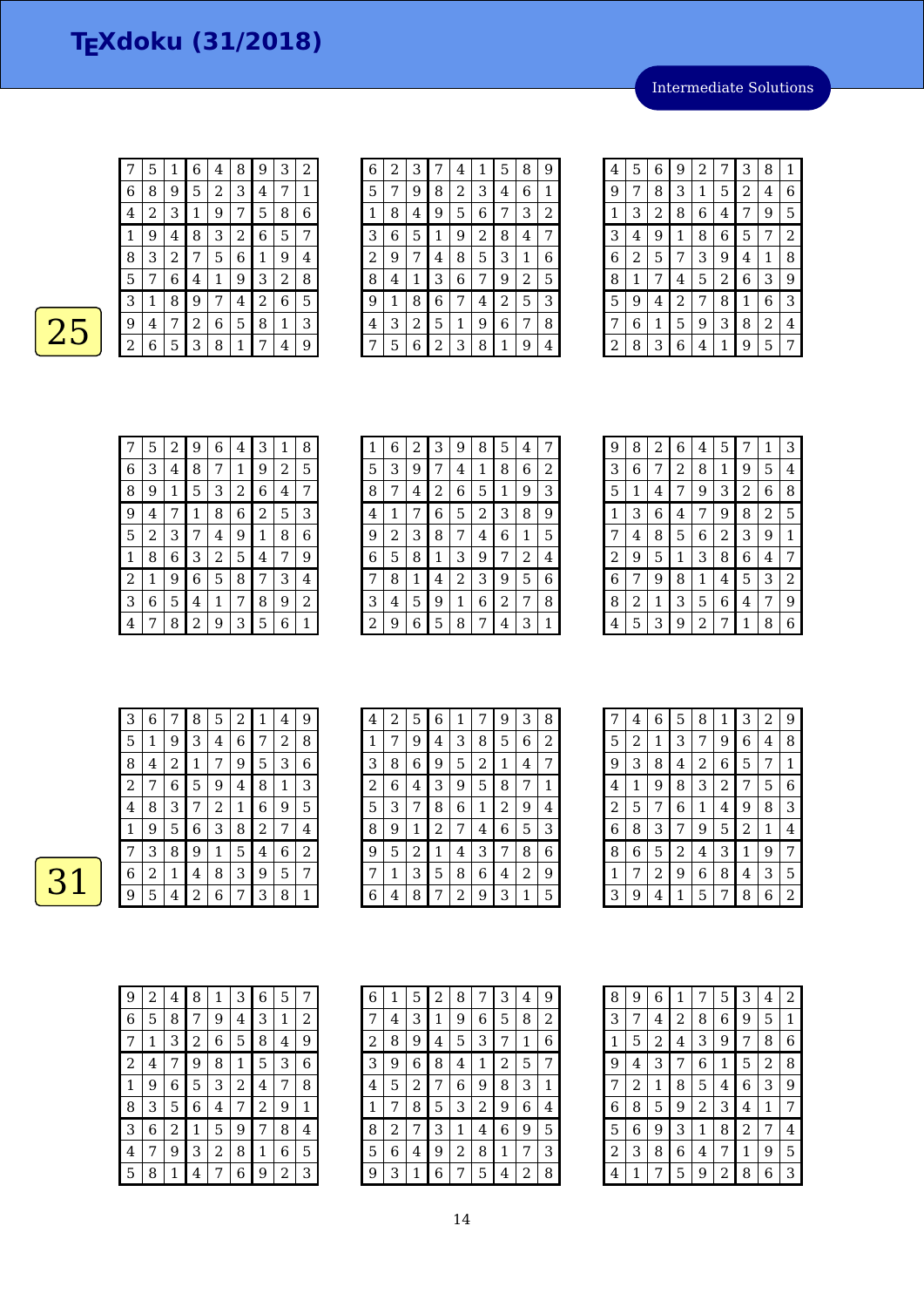Intermediate Solutions



| 3              | 6 |   | 8 | 5 | 2 | 1 | 4 | 9 |
|----------------|---|---|---|---|---|---|---|---|
| 5              | 1 | 9 | 3 | 4 | 6 | 7 | 2 | 8 |
| 8              | 4 | 2 | 1 | 7 | 9 | 5 | 3 | 6 |
| $\overline{c}$ | 7 | 6 | 5 | 9 | 4 | 8 | 1 | 3 |
| 4              | 8 | З | 7 | 2 | 1 | 6 | 9 | 5 |
| 1              | 9 | 5 | 6 | 3 | 8 | 2 | 7 | 4 |
| 7              | 3 | 8 | 9 | 1 | 5 | 4 | 6 | 2 |
| 6              | 2 | 1 | 4 | 8 | З | 9 | 5 | 7 |
| 9              | 5 | 4 | 2 | 6 | 7 | 3 | 8 | 1 |

| 2<br>7 | 5 | 6              | 1 |   |   |   |   |
|--------|---|----------------|---|---|---|---|---|
|        |   |                |   |   | 9 | 3 | 8 |
|        | 9 | 4              | 3 | 8 | 5 | 6 | 2 |
| 8      | 6 | 9              | 5 | 2 | 1 | 4 | 7 |
| 6      | 4 | 3              | 9 | 5 | 8 | 7 | 1 |
| 3      | 7 | 8              | 6 | 1 | 2 | 9 | 4 |
| 9      | 1 | $\overline{c}$ | 7 | 4 | 6 | 5 | 3 |
| 5      | 2 | 1              | 4 | 3 | 7 | 8 | 6 |
| 1      | З | 5              | 8 | 6 | 4 | 2 | 9 |
| 4      | 8 |                | 2 | 9 | 3 | 1 | 5 |
|        |   |                |   |   |   |   |   |

| 7 | 4 | 6 | 5              | 8 | 1              | 3 | 2 | 9 |
|---|---|---|----------------|---|----------------|---|---|---|
| 5 | 2 | 1 | 3              | 7 | 9              | 6 | 4 | 8 |
| 9 | 3 | 8 | 4              | 2 | 6              | 5 | 7 | 1 |
| 4 | 1 | 9 | 8              | 3 | $\overline{c}$ | 7 | 5 | 6 |
| 2 | 5 | 7 | 6              | 1 | 4              | 9 | 8 | 3 |
| 6 | 8 | 3 | 7              | 9 | 5              | 2 | 1 | 4 |
| 8 | 6 | 5 | $\overline{c}$ | 4 | 3              | 1 | 9 | 7 |
| 1 | 7 | 2 | 9              | 6 | 8              | 4 | 3 | 5 |
| 3 | 9 | 4 | 1              | 5 | 7              | 8 | 6 | 2 |

| 9 | 2 | 4 | 8 | 1 | З | 6 | 5 | 7 |
|---|---|---|---|---|---|---|---|---|
| 6 | 5 | 8 | 7 | 9 | 4 | З | 1 | 2 |
| 7 | 1 | 3 | 2 | 6 | 5 | 8 | 4 | 9 |
| 2 | 4 | 7 | 9 | 8 | 1 | 5 | 3 | 6 |
| 1 | 9 | 6 | 5 | 3 | 2 | 4 | 7 | 8 |
| 8 | 3 | 5 | 6 | 4 | 7 | 2 | 9 | 1 |
| 3 | 6 | 2 | 1 | 5 | 9 | 7 | 8 | 4 |
| 4 | 7 | 9 | 3 | 2 | 8 | 1 | 6 | 5 |
| 5 | 8 | 1 | 4 | 7 | 6 | 9 | 2 | 3 |

| 6 | 1 | 5 | $\overline{c}$ | 8 | 7 | 3 | 4 | 9 |
|---|---|---|----------------|---|---|---|---|---|
| 7 | 4 | З | 1              | 9 | 6 | 5 | 8 | 2 |
| 2 | 8 | 9 | 4              | 5 | 3 | 7 | 1 | 6 |
| З | 9 | 6 | 8              | 4 | 1 | 2 | 5 | 7 |
| 4 | 5 | 2 | 7              | 6 | 9 | 8 | 3 | 1 |
| 1 | 7 | 8 | 5              | З | 2 | 9 | 6 | 4 |
| 8 | 2 | 7 | 3              | 1 | 4 | 6 | 9 | 5 |
| 5 | 6 | 4 | 9              | 2 | 8 | 1 | 7 | З |
| 9 | З | 1 | 6              | 7 | 5 | 4 | 2 | 8 |

| 8 | 9 | 6 | 1 | 7              | 5 | 3 | 4 | 2 |
|---|---|---|---|----------------|---|---|---|---|
| 3 | 7 | 4 | 2 | 8              | 6 | 9 | 5 | 1 |
| 1 | 5 | 2 | 4 | 3              | 9 | 7 | 8 | 6 |
| 9 | 4 | 3 | 7 | 6              | 1 | 5 | 2 | 8 |
| 7 | 2 | 1 | 8 | 5              | 4 | 6 | 3 | 9 |
| 6 | 8 | 5 | 9 | $\overline{c}$ | 3 | 4 | 1 | 7 |
| 5 | 6 | 9 | 3 | 1              | 8 | 2 | 7 | 4 |
| 2 | 3 | 8 | 6 | 4              | 7 | 1 | 9 | 5 |
| 4 | 1 | 7 | 5 | 9              | 2 | 8 | 6 | 3 |

| 6 |   | 8 | 5 | 4 | З            | 9 | 1 | 2 |
|---|---|---|---|---|--------------|---|---|---|
| 2 | 4 | 1 | 8 | 6 | 9            | 3 | 7 | 5 |
| 9 | 3 | 5 | 1 | 2 | 7            | 6 | 4 | 8 |
| 8 | 5 | 2 | 3 | 1 | 4            | 7 | 9 | 6 |
| 4 | 1 | 7 | 9 | 5 | 6            | 2 | 8 | 3 |
| 3 | 9 | 6 | 7 | 8 | 2            | 1 | 5 | 4 |
|   | 2 | 4 | 6 | 9 | 5            | 8 | 3 | 1 |
| 5 | 8 | 3 | 2 | 7 | $\mathbf{1}$ | 4 | 6 | 9 |
|   | 6 | 9 | 4 | З | 8            | 5 | 2 | 7 |

| 8 | 4 | 3 | $\sqrt{2}$ | 5 | 9 | 6 | 7 | 1 |
|---|---|---|------------|---|---|---|---|---|
| 5 | 1 | 6 | 7          | 8 | 3 | 2 | 4 | 9 |
| 9 | 7 | 2 | 4          | 6 | 1 | 3 | 5 | 8 |
| 4 | 9 | 7 | 5          | 3 | 2 | 8 | 1 | 6 |
| 2 | 6 | 8 | 1          | 7 | 4 | 5 | 9 | 3 |
| 3 | 5 | 1 | 8          | 9 | 6 | 4 | 2 | 7 |
| 1 | 2 | 9 | 3          | 4 | 8 | 7 | 6 | 5 |
| 6 | 8 | 5 | 9          | 2 | 7 | 1 | 3 | 4 |
|   | 3 | 4 | 6          | 1 | 5 | 9 | 8 | 2 |

| 8              | 9 | 6 | 5 | 2 | 3              | 4 | 1 | 7 |
|----------------|---|---|---|---|----------------|---|---|---|
| 5              | 7 | 2 | 9 | 4 | 1              | 6 | 8 | З |
| 1              | 3 | 4 | 6 | 7 | 8              | 5 | 9 | 2 |
| 9              | 8 | 3 | 2 | 6 | 5              | 1 | 7 | 4 |
| 4              | 1 | 5 | 8 | 3 | 7              | 9 | 2 | 6 |
| $\overline{c}$ | 6 | 7 | 4 | 1 | 9              | 8 | 3 | 5 |
| 7              | 2 | 8 | 1 | 5 | 4              | 3 | 6 | 9 |
| 6              | 5 | 9 | 3 | 8 | $\overline{2}$ | 7 | 4 | 1 |
| 3              | 4 | 1 | 7 | 9 | 6              | 2 | 5 | 8 |

| 1 | 6 | 5 | 8 | 4 | 7              | $\overline{2}$ | 9 | З |
|---|---|---|---|---|----------------|----------------|---|---|
| 9 | 8 | 2 | 3 | 1 | 5              | 6              | 4 | 7 |
| 3 | 7 | 4 | 9 | 2 | 6              | 1              | 5 | 8 |
| 6 | 1 | 3 | 4 | 7 | 9              | 8              | 2 | 5 |
| 5 | 9 | 7 | 6 | 8 | $\overline{c}$ | 3              | 1 | 4 |
| 4 | 2 | 8 | 1 | 5 | 3              | 7              | 6 | 9 |
| 7 | 3 | 6 | 5 | 9 | 1              | 4              | 8 | 2 |
| 8 | 5 | 1 | 2 | 3 | 4              | 9              | 7 | 6 |
| 2 | 4 | 9 | 7 | 6 | 8              | 5              | З | 1 |

| 5 | 8 | 7 | 9 | 2 | З | 4 | 6 | 1 |
|---|---|---|---|---|---|---|---|---|
| 4 | 9 | З | 1 | 6 | 8 | 7 | 5 | 2 |
| 6 | 1 | 2 | 7 | 5 | 4 | 8 | 3 | 9 |
| 8 | 6 | 1 | З | 7 | 2 | 9 | 4 | 5 |
| 9 | 7 | 4 | 5 | 8 | 6 | 1 | 2 | 3 |
| 3 | 2 | 5 | 4 | 1 | 9 | 6 | 7 | 8 |
| 2 | 4 | 6 | 8 | 9 | 5 | 3 | 1 | 7 |
| 7 | 5 | 9 | 6 | 3 | 1 | 2 | 8 | 4 |
| 1 | 3 | 8 | 2 | 4 | 7 | 5 | 9 | 6 |

| 2 | 8 | 6              | 3              | 5 | 7              | 1              | 4 | 9              |
|---|---|----------------|----------------|---|----------------|----------------|---|----------------|
| 3 | 4 | 7              | 1              | 9 | 6              | 8              | 5 | $\overline{2}$ |
| 9 | 5 | 1              | 4              | 8 | $\overline{c}$ | 7              | 3 | 6              |
| 6 | 9 | $\overline{c}$ | 8              | 3 | 5              | 4              | 1 | 7              |
| 8 | 7 | 5              | $\overline{c}$ | 4 | 1              | 6              | 9 | 3              |
| 4 | 1 | 3              | 7              | 6 | 9              | $\overline{c}$ | 8 | 5              |
| 7 | 3 | 8              | 9              | 2 | 4              | 5              | 6 | 1              |
| 1 | 6 | 4              | 5              | 7 | 3              | 9              | 2 | 8              |
| 5 | 2 | 9              | 6              | 1 | 8              | 3              | 7 | 4              |